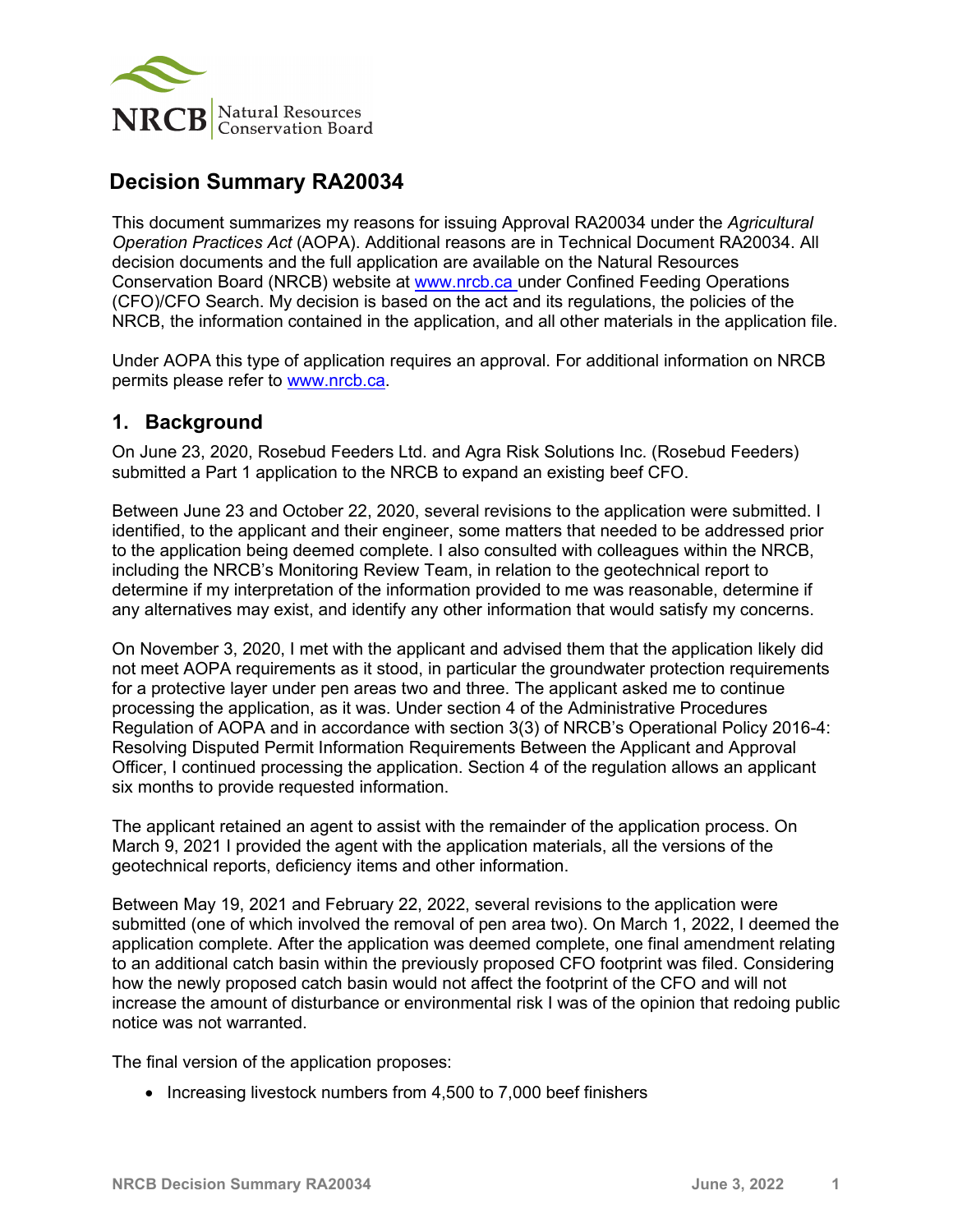- Constructing three feedlot pen areas, 78 m x 95 m (area one), 68 m x 337 m (area three) and 68 m x 315 m (area four), utilizing a natural occurring protective layer
- Constructing three compacted soil lined catch basins (basin one: 55 m x 15 m x 2.5 m deep, basin two: 40 m x 62 m x 2.5 m and basin three: 40 m x 67 m x 4 m) to control runoff from the proposed pen areas and some of the existing pens that do not contribute runoff towards the river

The final version of the application also proposes to move existing feedlot pens away from the river. This plan is further discussed in part 6a and Appendix A, below.

#### **a. Location**

The CFO is located at SW 28-27-25 W4M and proposes to expand into NW 21-27-25 W4M in Rocky View County, roughly nine kilometres east of the Town of Irricana Alberta. The Rosebud River flows near the west and north sides of the CFO (approximately 150 m from the existing northern pens); an oxbow to the river is located to the east of the CFO (approximately 135 m from the existing eastern pens).

#### **b. Existing permit**

The existing CFO is permitted under NRCB Approval RA16071. That permit allows for the construction and operation of a 4,500 beef finisher feedlot CFO at SW 28-27-25 W4M. The CFO's existing permitted facilities are listed in the appendix to Approval RA20034.

### **2. Notices to affected parties**

Under section 19 of AOPA, the NRCB notifies (or directs the applicant to notify) all parties that are "affected" by an approval application. Section 5 of AOPA's Part 2 Matters Regulation defines "affected parties" as:

- In the case where part of a CFO is located, or is to be located, within 100 m of a bank of a river, stream or canal, a person or municipality entitled to divert water from that body within 10 miles downstream
- the municipality where the CFO is located or is to be located
- any other municipality whose boundary is within a specified distance from the CFO, depending on the size of the CFO
- all persons who own or reside on land within a specified distance from the CFO, depending on the size of the CFO

For the size of this CFO the specified distance is two miles. (The NRCB refers to this distance as the "affected party radius.")

A copy of the application was sent to Rocky View County, which is the municipality where the CFO is located. Other municipalities were not notified as the CFO is located more than 100 m from the bank of any river, stream or canal. Additionally, no other municipalities have a boundary within the affected party radius.

The NRCB gave notice of the application by public advertisement in the Rocky View Weekly on November 10, 2020 (when the applicant asked me to continue processing the application, as it was) and again on March 1, 2022 (when it was deemed complete). The full application was made available for viewing on the NRCB website on both dates. As a courtesy, on November 10, 2020, fifty letters were sent to people identified by Rocky View County as owning or residing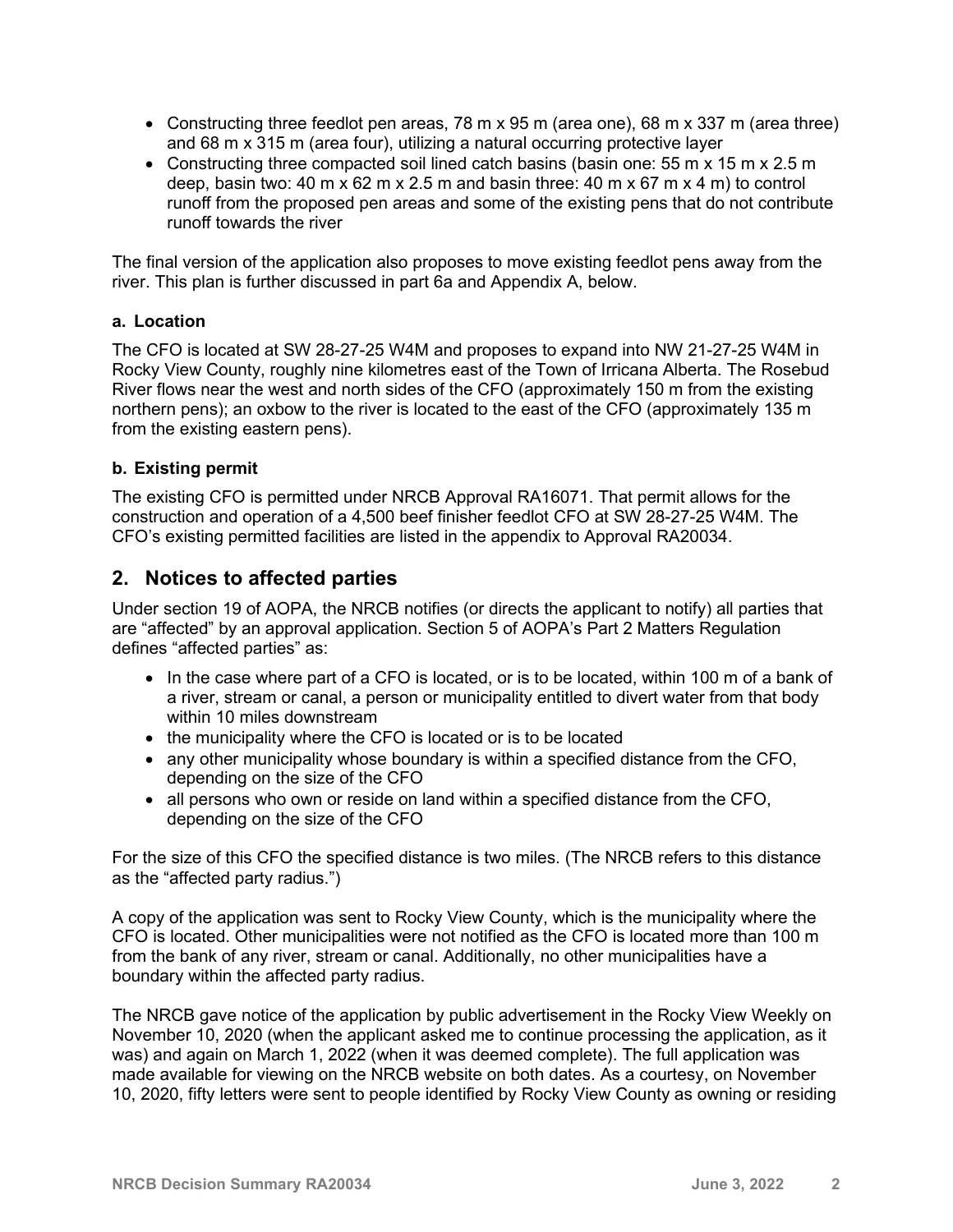on land within the affected party radius. On March 1, 2022 fifty-two letters were sent to people identified by Rocky View County as owning or residing on land within the affected party radius. One of the letters from March 2022 was returned as it could not be delivered.

It should be noted that the Part 1 application and the initial Part 2 application included facilities in SW 28-27-25 W4M, NW 21-27-25 W4M and SE 28-27-25 W4M. One of the application revisions to the Part 2 application removed the facilities (part of catch basin one and pen area 2) from SE 28-27-25 W4M. Since the Part 1 application included a larger CFO footprint I used that larger footprint to determine the affected party radius for the 2020 and 2022 public notices.

## **3. Notice to other persons or organizations**

Under section 19 of AOPA, the NRCB may also notify persons and organizations the approval officer considers appropriate. This includes sending applications to referral agencies which have a potential regulatory interest under their respective legislation.

On November 10, 2020 and on March 1, 2022, referral letters and a copy of the complete application were emailed to referral agencies and utility right of way holders, as they have a utility right of way on the land. The referral agencies included Alberta Health Services (AHS), Alberta Environment and Parks (AEP), and the Western Irrigation District (WID). The right of way holders included EQUS, Rocky View Gas Co-op, and Ember Resources Inc.

None of the above responded to 2020 referral letters that were sent to them. When I provided concerned responses to referral agencies (see NRCB Operating Policy 2016-7; Approvals, part 7.5.4) AHS and AEP responded to the NRCB. Those responses are discussed in Appendix D, below.

AHS and the WID responded to the 2022 referral letters.

Ms. Carol Brittain, a public health inspector with AHS, discussed the application and the CFO with me. In that conversation I discussed with her the concerns that I had received. She indicated that non-specific health concerns could be difficult to assess, as such she was challenged to provide a meaningful response. I have not received further correspondence from her since our discussion.

Ms. Charlotte Mandel, an assessment/billing specialist with the WID, expressed concerns related to agricultural runoff and contamination of water and storm water management. She questioned where water from the operation was being sourced and if there was waste treatment on site. As noted in part 1, above, this application proposes three catch basins to contain runoff from the existing and proposed pens. One existing pen area poses a moderate potential risk to surface water, but conditions are included in the permit to address this risk. The applicant has signed a waiver in their application where there is intent to pursue a license under the *Water Act* independent of the application under AOPA. I interpret the "waste" to be reference to manure. As noted on page 16 of Technical Document RA20034 the CFO has access to adequate land base for manure spreading.

I have not received responses from AEP or the right of way holders in response to the 2022 correspondence that the NRCB sent to them. I did not follow up with AEP in 2022 a I had already discussed the file in depth with representatives of AEP previously, see Appendix D.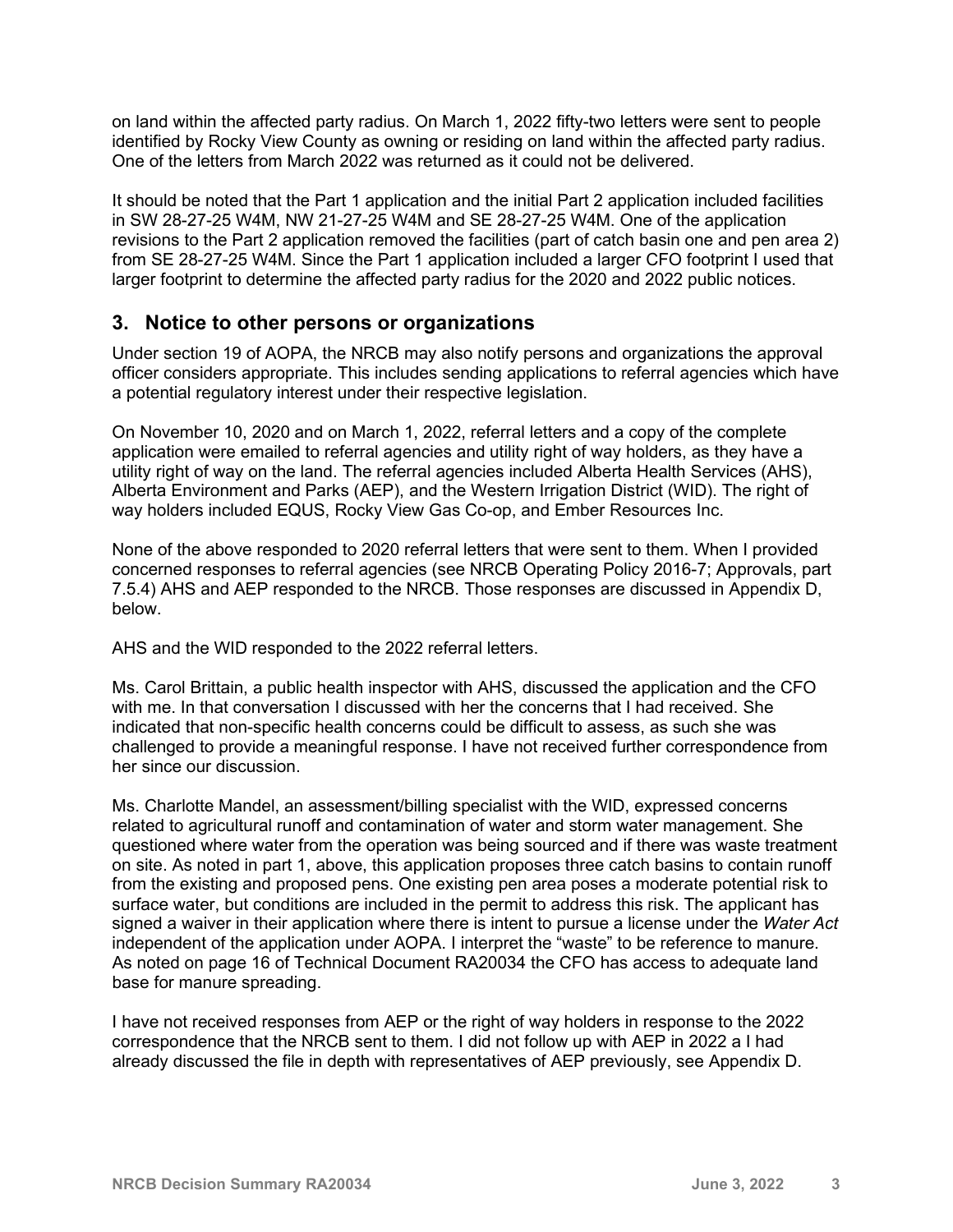# **4. Alberta Land Stewardship Act (ALSA) regional plan**

Section 20(10) of AOPA requires that an approval officer must ensure the application complies with any applicable ALSA regional plan.

As required by section 4(1) of the South Saskatchewan Regional Plan I considered that document's Strategic Plan and Implementation Plan and determined that the application is consistent with those plans. In addition, there are no notices or orders under the Regulatory Details portion of the SSRP that apply to this application.

# **5. Municipal Development Plan (MDP) consistency**

I have determined that the proposed CFO expansion is consistent with the land use provisions of Rocky View County's MDP. (See Appendix B for a more detailed discussion of the county's planning requirements.)

## **6. AOPA requirements**

### **a. Flood plain separation**

The CFO's existing northern pens were constructed and permitted (from the deemed permit, now part of Approval RA16071) before AOPA and its flood plain separation requirement (section 8 of the Standards and Administration Regulation) came into effect. As such, these pens are grandfathered.

Despite being grandfathered and constructed before AOPA's requirements came into effect, these pens may still pose a risk to surface water. I assessed that risk using the NRCB's Environmental Risk Screening Tool (ERST), a description of that tool is in part 8 below. The feedlot's grandfathered northern pens, which drain towards the river, pose a moderate potential risk to surface water. The *response to surface water risk levels from ERST scoring flow chart* questions in the case of moderate potential risk scores if the risk factors dictate further actions being taken.

In application RA20034, there is a commitment to pull back the fences in the northern portion of the feedlot, I am accepting this as a commitment to address the potential risk these pens pose to surface water. The commitment to relocate the pens' fence and my flood plain considerations are further discussed in Appendix A. Conditions related to the pulling back of the fences are discussed in Appendix F and part 11 below.

### **b. Other AOPA requirements**

With respect to the technical requirements set out in the regulations, the proposed CFO expansion:

- Meets the required AOPA setbacks from nearby residences, with one exception (AOPA setbacks are known as the "minimum distance separation" requirements, or MDS). The owner of that residence has signed a written waiver of the MDS requirement to their residence
- Has sufficient means to control surface runoff of manure
- Meets AOPA's nutrient management requirements regarding the land application of manure
- Meets AOPA groundwater protection requirements for the design of floors and liners/protective layers of manure storage facilities and manure collection areas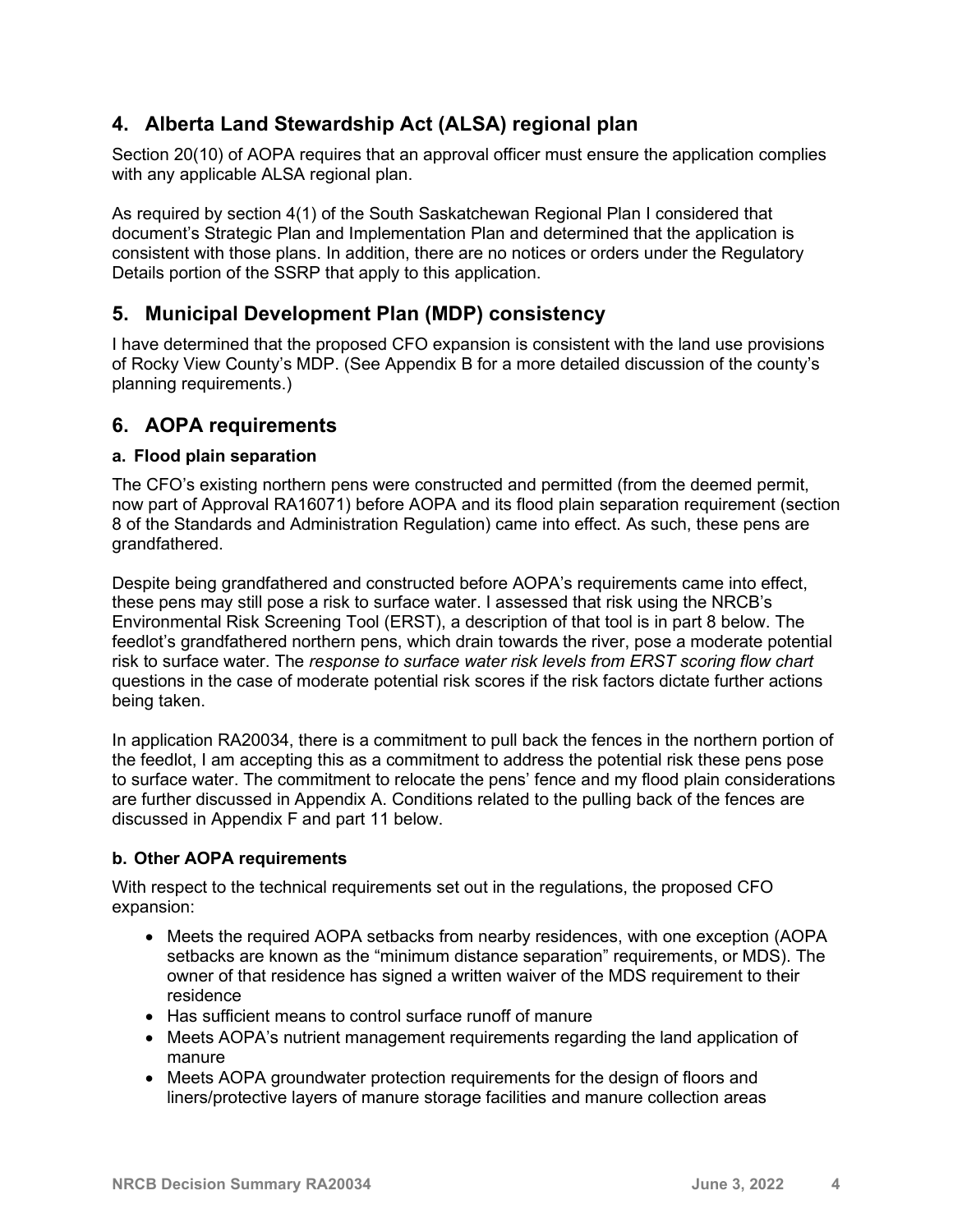• Does not meet the 100 m setback requirement from water wells to MCAs and MSFs. Despite this, an exemption to this requirement is warranted, see part 9 and Appendix E

With the terms and conditions summarized in part 11, the application meets all relevant AOPA requirements.

### **7. Responses from municipality and other directly affected parties**

Directly affected parties are entitled to a reasonable opportunity to provide evidence and written submissions relevant to the application and are entitled to request an NRCB Board review of the approval officer's decision. Not all affected parties are "directly affected" under AOPA.

Municipalities that are affected parties are identified by the act as "directly affected." Rocky View County is an affected party (and directly affected) because the CFO is located within its boundaries.

On December 8 and 15, 2020, and on March 29, 2022 Ms. Jessica Anderson, the policy supervisor (planning) with Rocky View County, provided written responses on behalf of the county. All three responses were relatively similar; she requested clarity on some of the proposed facilities and an undeveloped road allowance near the CFO. I forwarded these questions on to the applicant.

In 2020 Ms. Anderson stated that the application is generally consistent with the land use provisions in Rocky View County's municipal development plan. She went on to state that the application is also consistent with the Land Use Bylaw district.

In her 2022 correspondence, she indicated that the CFO is not affected by area structure plans, conceptual schemes or intermunicipal plans. She indicated that the CFO is on land zoned as agricultural, general district, and indicated that land within 3,200 m of the site is zoned as agricultural, general district or small parcel districts.

The application's consistency with the land use provisions of Rocky View County's municipal development plan is addressed in Appendix B, attached.

Apart from municipalities, any member of the public may request to be considered "directly affected." In 2020 the NRCB received responses from ten individuals. In 2022 the NRCB received responses from four parties consisting of ten individuals. Several of the persons and parties replied in both 2020 and 2022. These persons are listed in Appendix C; their concerns are summarized in Appendix D.

All of the people who submitted responses own or reside on land within the two mile notification radius for affected persons. Because of their location within this radius, and because they submitted a response, they qualify for directly affected party status. (See NRCB Operational Policy 2016-7: Approvals, part 6.2 and Appendix C.)

The directly affected parties raised concerns related to the CFO's proximity to a flood plain, impacts to surface water and groundwater, impacts from manure spreading and field work, effects on human health, effects on the community and quality of life, AOPA processes, dead animals, cumulative effects, impacts to roads, concerns with the application's contents, and suggested alternatives to what was proposed. These concerns are addressed in Appendix D.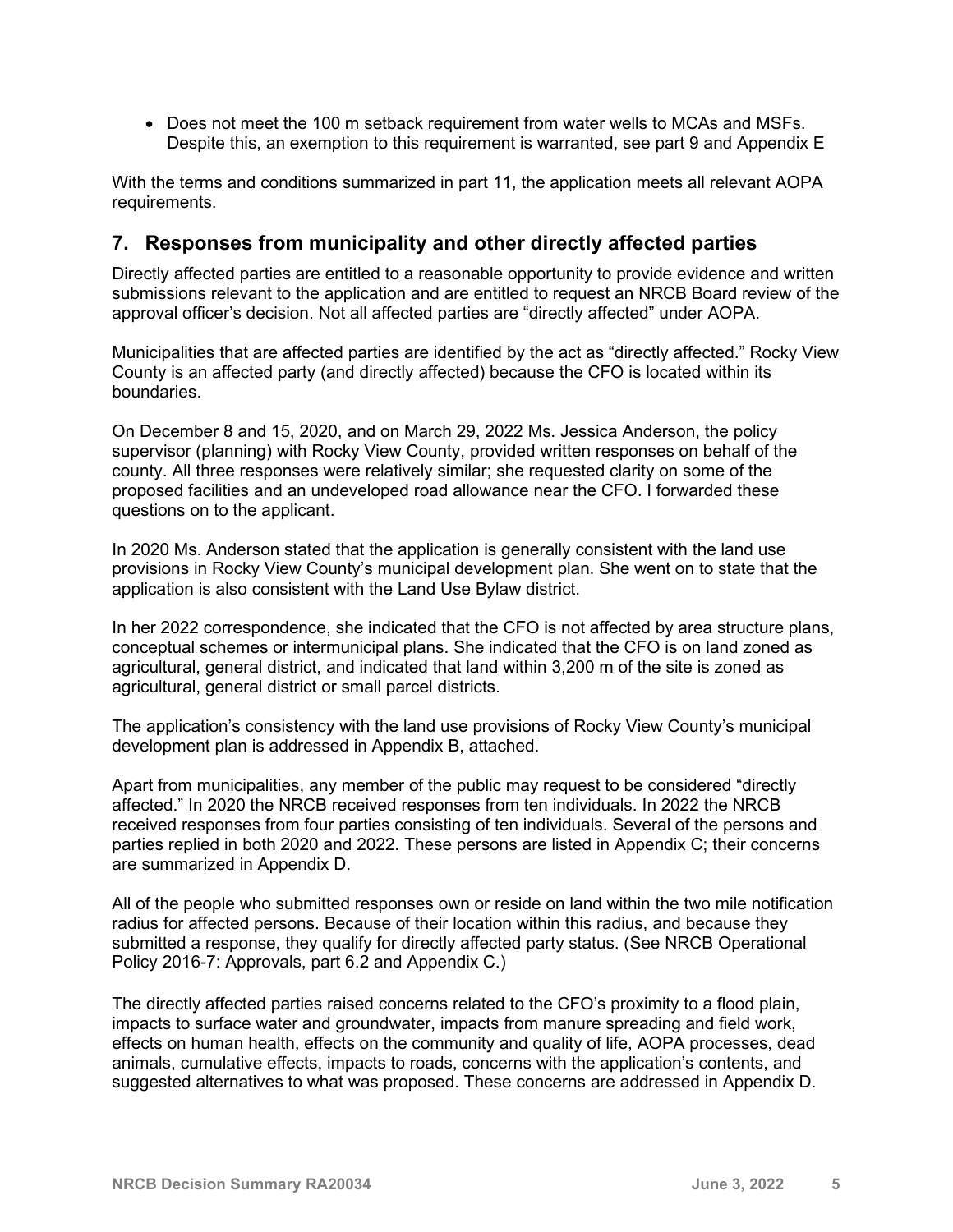Conditions have been attached to the approval to address concerns related to flood plain separation (see part 11, below).

The NRCB considers a person who owns a residence within the MDS of the CFO, and who waives the MDS requirements in writing to be automatically directly affected (See NRCB Operational Policy 2016-7: Approvals, part 6.2). R&M Schwengler provided an MDS waiver and are therefore a directly affected party.

# **8. Environmental risk of CFO facilities**

When reviewing a new approval application for an existing CFO, NRCB approval officers assess the CFO's existing buildings, structures, and other facilities. In doing so, the approval officer considers information related to the site and the facilities, as well as results from the NRCB's environmental risk screening tool (ERST). The assessment of environmental risk focuses on surface water and groundwater. The ERST provides for a numeric scoring of risks, within either a low, moderate, or high-risk range. (A complete description of this tool is available under CFO/Groundwater and Surface Water Protection on the NRCB website at [www.nrcb.ca.](http://www.nrcb.ca/)) Although the risk screening tool gives a "score", it is only a screening tool, and that additional information is often considered and used for a more comprehensive risk assessment at the site. However, if those risks have previously been assessed, the approval officer will not conduct a new assessment, unless site changes are identified that require a new assessment, or the assessment was supported with a previous version of the risk screening tool and requires updating. See NRCB Operational Policy 2016-7: Approvals, part 8.13.

In this case, the risks posed by Rosebud Feeders' existing CFO facilities were assessed in 2017. The assessment indicated that the potential risks posed to surface water and groundwater were low.

Since the previous risk assessment was completed, evidence and concerns related to the CFO and its potential risk to the river have been brought to my attention. For these reasons, and with additional information, I reassessed the risks posed by the CFO's existing facilities. My reassessment found that the feedlot's existing pens draining towards the river pose a low potential risk to groundwater and a moderate potential risk to surface water. The feedlot's existing pens that drain away from the river pose a low potential risk to groundwater and surface water. The location of these pens is indicated in Technical Document RA20034 on pages 8 and 12.

Conditions will be included in the permit to address the moderate potential risk posed by the CFO's existing pens that drain towards the river.

I also risk screened the proposed pen areas and catch basins and determined that they all pose a low potential risk to surface water and groundwater.

## **9. Exemption**

I determined that proposed pen areas three and four (treated as one for risk assessment purposes) are located within the required AOPA setback from a water well. As explained in Appendix E, an exemption to the 100 metre water well setback is warranted. Despite an exemption being warranted, the existing permit has an existing water well monitoring condition to monitor this situation. The applicant has not applied to modify this condition, and in accordance with NRCB policy the existing condition will be carried forward into the new permit.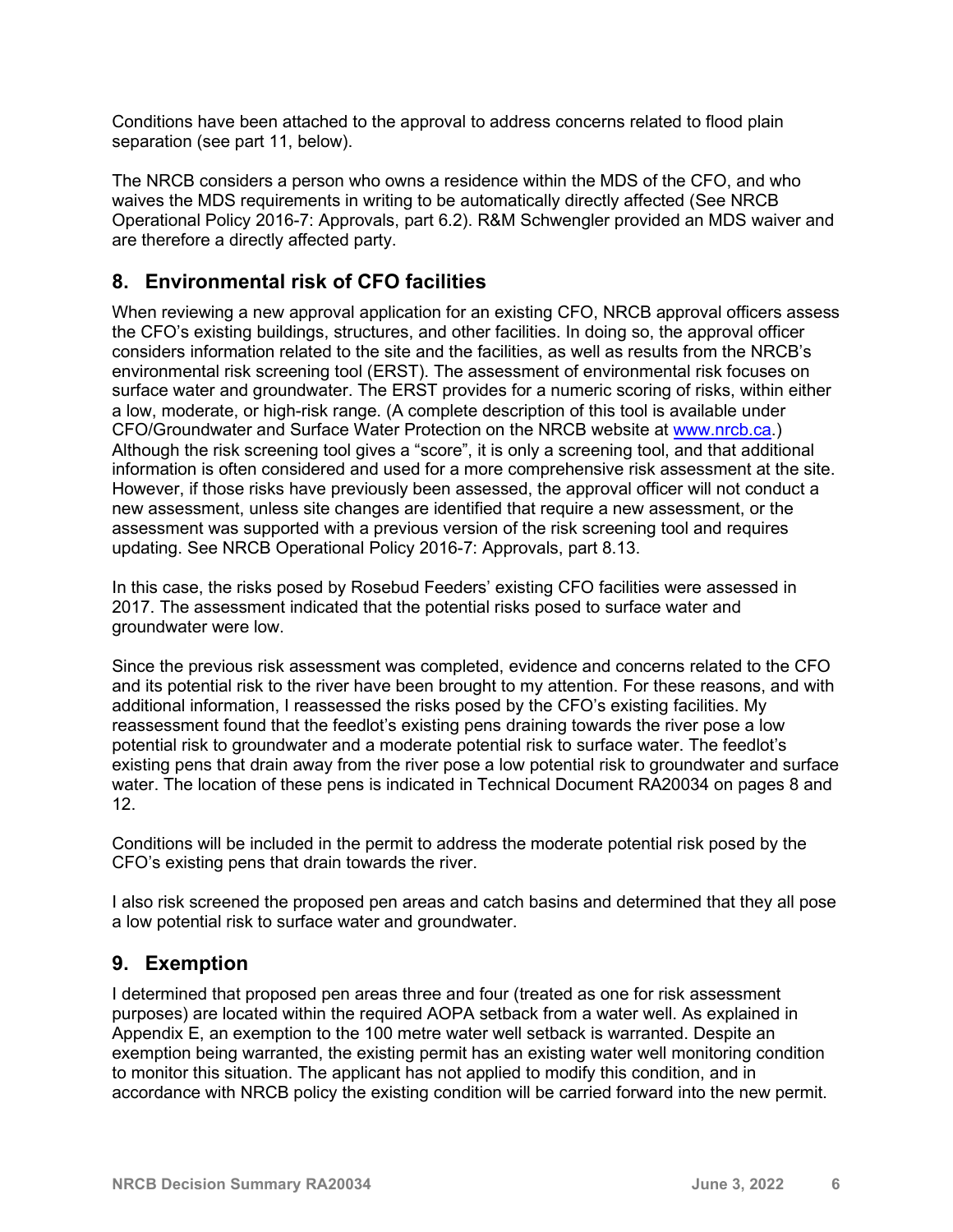## **10. Other factors**

Because the approval application is consistent with the MDP land use provisions, and meets the requirements of AOPA and its regulations, I also considered other factors.

AOPA requires me to consider matters that would normally be considered if a development permit were being issued. The NRCB interprets this to include aspects such as property line and road setbacks related to the site of the CFO. (Grow North, RFR 2011-01 at page 2). Approval officers are limited to what matters they can consider though as their regulatory authority is limited.

Under section 22(c) of Rocky View County's Land Use Bylaw (LUB) # C-4841-97, last updated September 8, 2020 under bylaw 8186-2021, CFOs are exempt of all requirements in the LUB. Further, the response from the county for this application did not raise any MDP or LUB related concerns.

I have forwarded a copy of the application, and responses to the application which raised concerns, to AEP. AEP has not raised concerns to me related to the administration of natural resources. AEP has not made me aware of statements of concern submitted under section 73 of the Environmental Protection and Enhancement Act / section 109 of the Water Act in respect of the subject of this application.

I am not aware of any written decision of the Environmental Appeals Board for this location [\(http://www.eab.gov.ab.ca/status.htm,](http://www.eab.gov.ab.ca/status.htm) accessed May 12, 2022).

Finally, I considered the effects of the proposed CFO modifications on the environment, the economy, and the community, and the appropriate use of land.

Consistent with NRCB policy (Approvals Policy 8.7.3), I presumed that the effects on the environment are acceptable because the application meets all of AOPA's technical requirements. In my view, this presumption is not rebutted and the directly affected parties' concerns have been addressed, see Part 6a and Appendices A and D for further discussion.

Consistent with NRCB policy (Approvals Policy, section 8.7.3), if the application is consistent with the MDP then the proposed development is presumed to have an acceptable effect on the economy and community. In my view, this presumption is not rebutted because the application meets AOPA requirements and for the reasons in Appendices B and D.

I also presumed that the proposed CFO modifications is an appropriate use of land because the application is consistent with the land use provisions of the municipal development plan (see NRCB Operational Policy 2016-7: Approvals, part 8.7.3). In my view, this presumption is not rebutted.

## **11. Terms and conditions**

Approval RA20034 specifies the cumulative permitted livestock capacity as 7,000 beef finishers and permits the construction of catch basins one, two and three, and pen areas one, three and four.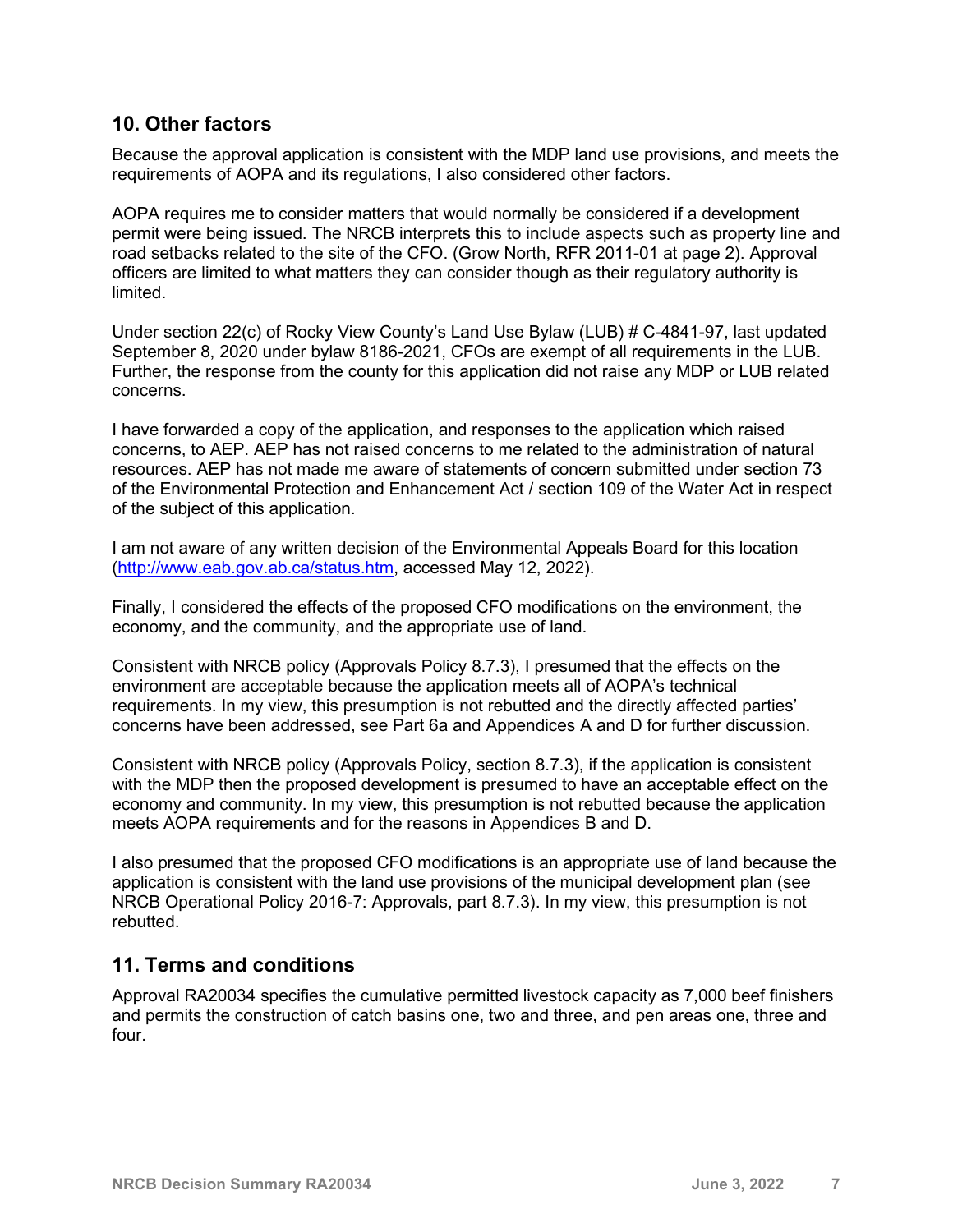Approval RA20034 contains terms that the NRCB generally includes in all AOPA approvals, including terms stating that the applicant must follow AOPA requirements and must adhere to the project descriptions in their application and accompanying materials.

In addition to the terms described above, Approval RA20034 includes conditions that generally address flood plain separation, facility decommissioning, construction deadlines, monitoring, document submission and construction inspection. For an explanation of the reasons for these conditions, see Appendix F.

For clarity, and pursuant to NRCB policy, I consolidated the NRCB issued Approval RA16071 into the new permit. Permit consolidation helps the permit holder, municipality, neighbours and other parties keep track of a CFO's requirements, by providing a single document that lists all the operating and construction requirements. Consolidating permits generally involves carrying forward all relevant terms and conditions in the existing permits into the new permit, with any necessary changes or deletions of those terms and conditions. This consolidation is carried out under section 23 of AOPA, which enables approval officers to amend AOPA permits on their own motion. Appendix F discusses which conditions from the historical permits are or are not carried forward into the new approval.

## **12. Conclusion**

Approval RA20034 is issued for the reasons provided above, in the attached appendices, and in Technical Document RA20034.

The NRCB-issued Approval RA16071 is therefore superseded, and its content consolidated into this Approval RA20034, unless Approval RA20034 is held invalid following a review and decision by the NRCB's board members or by a court, in which case Approval RA16071 will remain in effect.

June 3, 2022

(original signed) Jeff Froese Approval Officer

## **Appendices:**

- A. Flood plain separation
- B. Consistency with the municipal development plan
- C. Determining directly affected party status
- D. Concerns raised by directly affected parties
- E. Exemptions from water well setback
- F. Explanation of conditions in Approval RA20034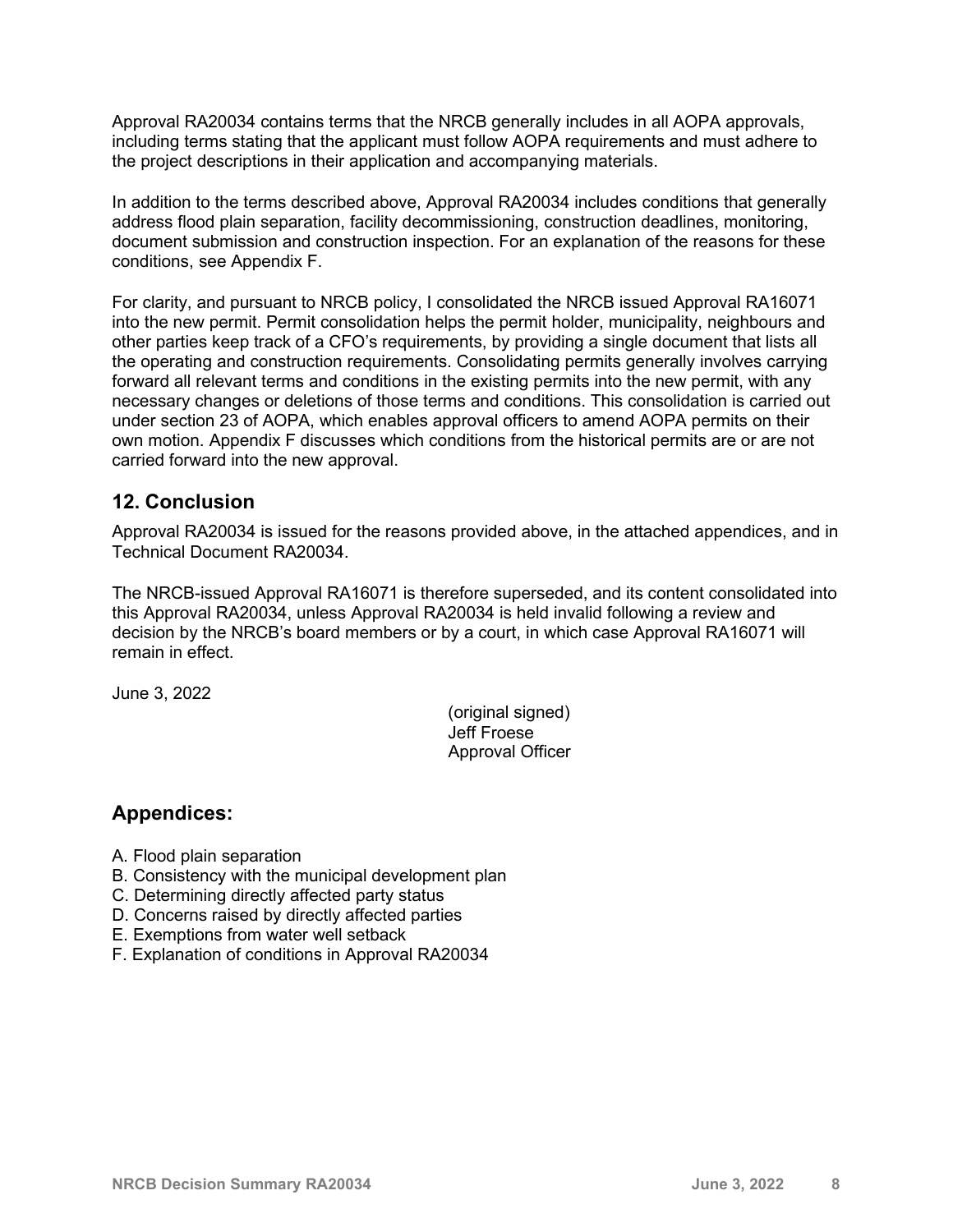# **APPENDIX A: Flood plain separation**

As discussed in part 6a and 8 above, the feedlot's existing northern pens that drain towards the river pose a moderate potential risk to surface water. The application includes a commitment to address this risk by moving the pens away from the river and its flood plain.

### **a. Requirements under the Standards and Administration Regulation (SAR)**

Section 8(1) of the SAR requires that the 1:25 year maximum flood level at a manure collection area (MCA) or manure storage facility (MSF) be not less than one metre below any part of the facility where run-on can come into contact with the stored manure.

I note that the CFO is located approximately 150 m from the Rosebud River and that responses to this application from directly affected parties (discussed below and in Appendix) expressed concerns that Rosebud Feeders' CFO is located too close to a "known" flood plain.

To better assess the expressed concerns and the CFO's location relative to the river's flood plain, I first consulted the AEP flood website at [https://floods.alberta.ca/.](https://floods.alberta.ca/) That website does not indicate that the CFO is located near a known flood plain. However, a representative of AEP indicated that the province has not completed a flood hazard study for the area of the CFO. The representative recommended that a detailed flood assessment be undertaken (AEP's response was forwarded to the applicant for consideration).

Because the 1:25 year flood plain has not been determined for the Rosebud River near this site, and because concerns related to flooding had been expressed, I reviewed section 8(2) of the SAR. That section states that if the 1:25 year flood plain can't be determined, the MCAs and MSFs must be one metre above where run on from the highest known flood level can contact manure.

I am of the opinion that meeting the requirement of either of these portions of section 8 of the SAR is a method of addressing the environmental risk and the expressed concerns, see Appendix, below.

#### **b. Information related to the flood plain**

Using section 8(2), I considered what would be the highest known flood level in various ways. One of the respondents submitted photographs they reported to be from a 1997 flood. Further, responses claimed that ice jams may cause the river to back up into the CFO.

I consulted with staff of Rocky View County who provided me with hydrotechnical historical information (that I provided to the applicant, see Technical Document RA20034) related to the bridges up-gradient and down-gradient of the CFO that cross the Rosebud River. I note that Report BF02409, for the bridge downgradient of the CFO, states that in 1952 the bridge structure was shifted by river ice. I also note how when I was at this bridge in December 2020 the bridge held a cast steel stamp dated 1954. The report from the county also specifies that in 1960 high water from the river reached the bottom chord (lowest portion) of the bridge and that in 1969, the river spilled over the north bank of the river at this bridge. The 1969 event appears to be the most recent note in this report where the channelized portion of the Rosebud River has flooded into surrounding land near the bridge. Accordingly, I am using this information as a proxy for the highest known flood plain for the CFO and what flood conditions may be at the CFO as a result of ice damming. I also note that the bridge down gradient of the CFO will be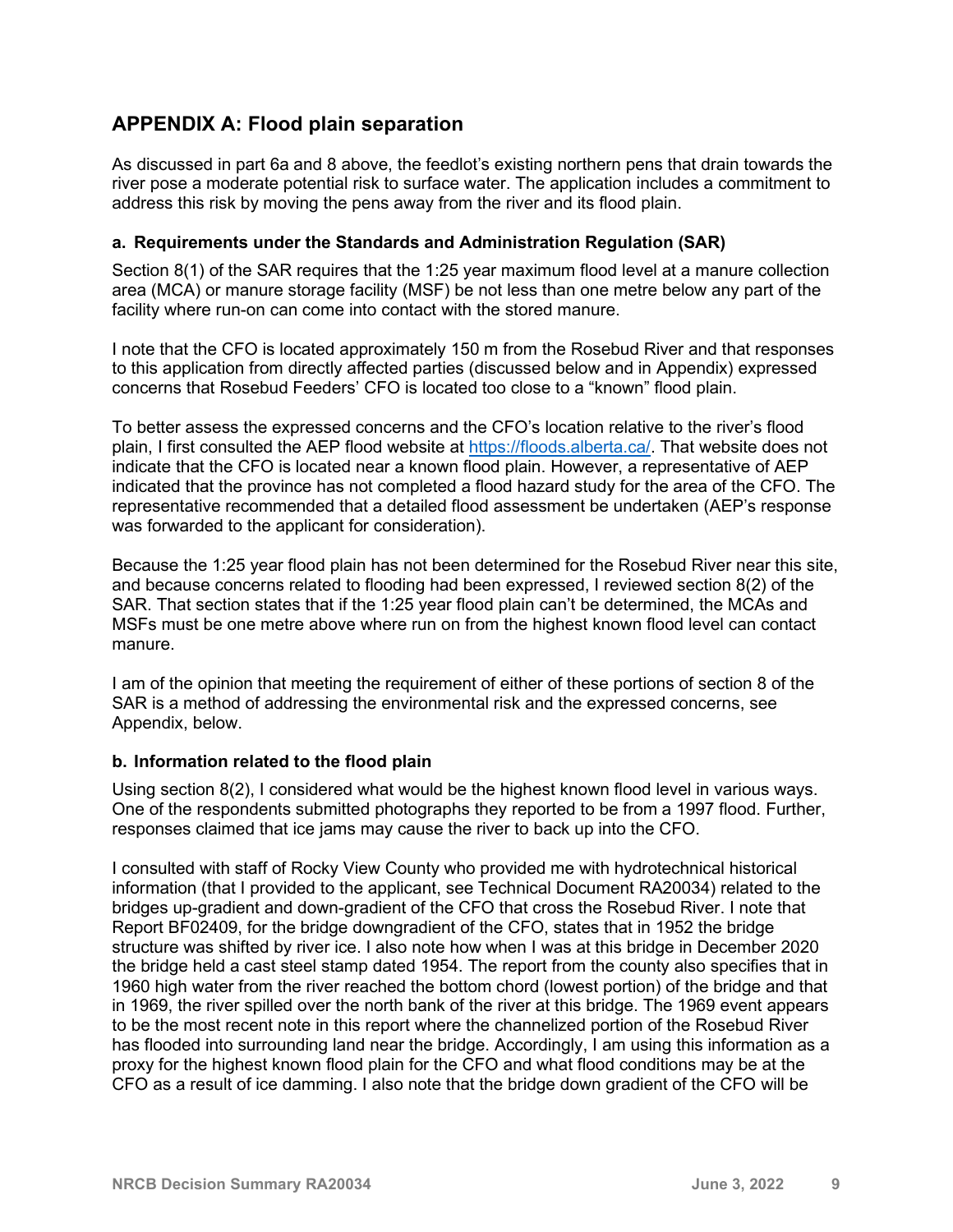subject to more runoff than the one upgradient (due to its larger catchment area). I am conservatively doing so based on the limited amount of presently available information.

In December 2020, the NRCB measured the lowest point on the bridge deck to be 4.75 m above frozen pooled water below the down gradient bridge chord (referred to as point K in Technical Document RA20034, page 43; height measurements collected by the NRCB start at page 38). Based on this height measurement and the information in the county-provided BF02409 report I am considering a water rise of 4.75 m above the frozen pooled water to be the highest known flood for the area immediately north of the CFO. An additional 1.0 m would need to be added above this highest known flood plain, so the minimum relative level of the CFO facilities would need to be 5.75 m above the frozen pooled water level.

To better understand the CFO's elevation above the river, the NRCB measured assumed relative elevations or levels of the CFO at the east, northern, and western portions of the existing facilities in relation to the river and its oxbows. The western portions of the CFO (existing and proposed) are located greater than four meters above the bridge bottom flood levels. The eastern portions of the CFO (existing and proposed) are located greater than one meter above the bridge bottom flood level, as measured at the east oxbow.

Despite the east and west portions of the CFO being above the one metre above the high water level, the northern existing portion of the feedlot is not as high above the river. In this area, the incised or channelized portion of the river is only 3.1 m deep (measured from frozen water to the immediate south bank, referred to as point G in Technical Document RA20034, page 40). If the river were to spill over the channelized portion, due to an ice jam or other flood causing events, it would only have to rise an additional 0.6 m before the lowest point of the northern pens (point B, Technical Document RA20034, page 40) would be in contact with flood water. As stated on page 44 of Technical Document RA20034 "... if the Rosebud River water level reached the bottom of the bridge at Point K, Point B would be under 1.08 m ( -1.67 m +0.59 m) of water. Adding 1.08m of water to the site level at Point B (902.99 m, derived from the applicant supplied topographic survey and the NRCB measurements, see Technical Document RA20034, page 42) results in a bridge bottom flood level at Point B of 904.07 m (assumed relative site elevation)."

In other words, the assumed relative elevation of the highest known flood at the feedlot's location would be 904.07 m. One metre above this highest known flood level would be an elevation of 905.07 m.

The application includes a topographic survey that was completed July 2019 with one metre contour intervals (see page 67 of Technical Document RA20034). The topographic survey was completed in the summer, and not the winter, which makes comparing water levels in the river from the survey and NRCB measurements problematic (river discharge is typically greater in the summer than in the winter). Regardless, it does provide elevation contour intervals for a larger area opposed to the relative levels measured by the NRCB in December 2020 at select locations.

The topographic survey indicates two contour intervals on either side of the river north of the CFO with elevations of 899 m. Due to this, the lowest point of the channelized river is at an elevation somewhere between 898 and 899 m. Based on this the channelized portion of the river is approximately 3 - 4 m deep (902 m  $-$  (899 m  $-$  898 m)). From the channelized portion of the river to the northern pens there is a relative elevation gain of approximately one metre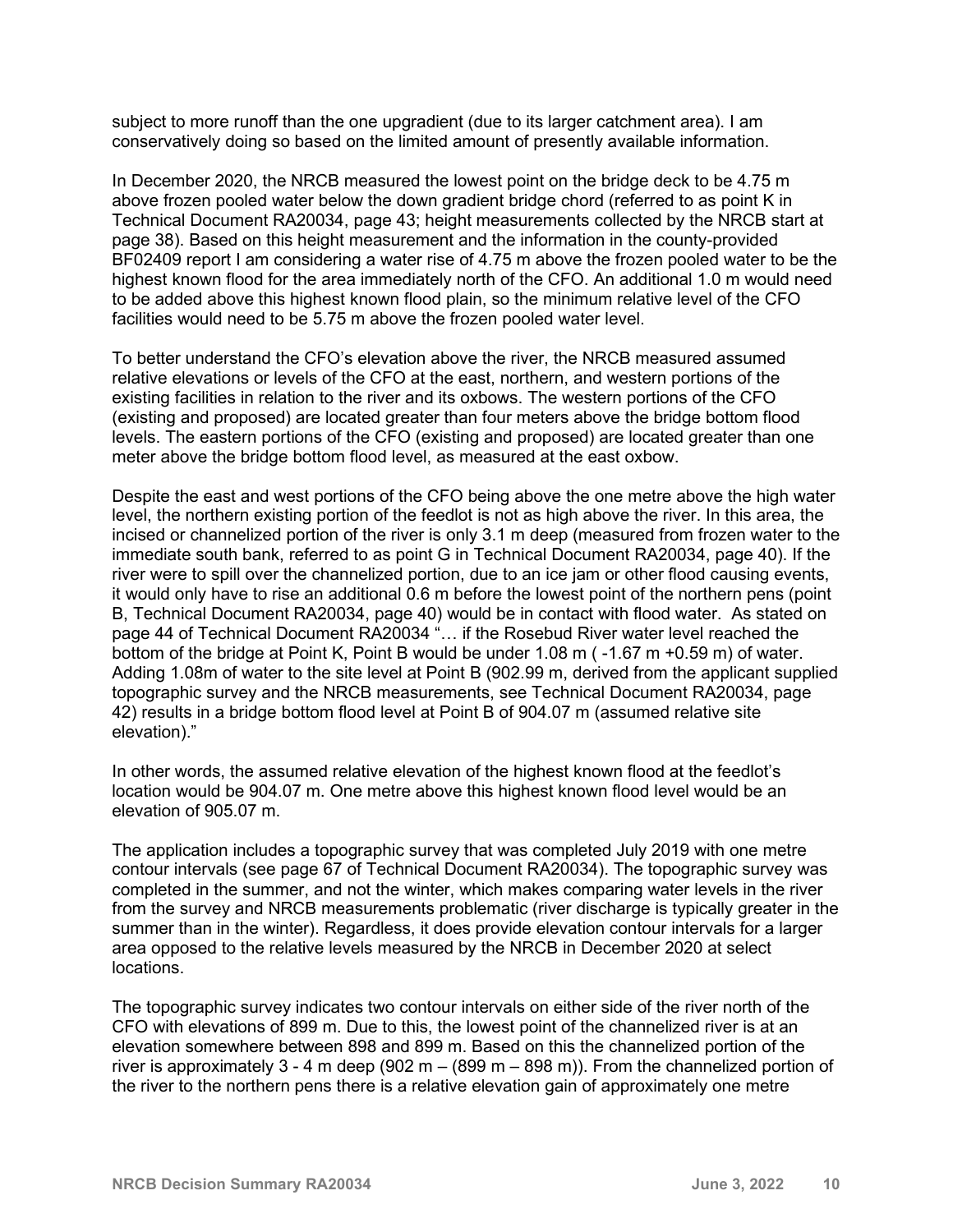(902 m – 903 m). This generally agrees with the measurements completed by the NRCB in December 2020.

### **c. Pen fence realignment**

In application RA20034, there is a commitment to pull back the fences in the northern portion of the feedlot to an elevation of 903.5 m. According to the applicant, this commitment is based on "…the highest know flood level was calculated base[d] on the bridge reports (BF2409 and BF9396). Flooding was recorded at 3.5 m above bank level. Therefore, the regulations require the CFO to be 4.5m above the creek bank…" (see Technical Document RA20034, page 77, item C).

I am interpreting the above to be a commitment to meet the one metre highest known flood plain separation requirement of section 8(2) of the SAR and to close the pens below this elevation. However, I note that the commitment references different information than what I have discussed above, specifically, the "flooding was recorded at 3.5 m above bank level" correlates with the bank height at BF09396 the bridge upgradient of the CFO (Technical Document RA20034, page 63). I have used the more conservative 4.75 m based on the bridge downgradient of the CFO.

- Based on the topographic survey, the lowest point in the northern pens has an elevation of 903.0 m (see Technical Document RA20034, page 40; point B, and page 42)
- Based on the topographic survey and the NRCB measurements, the southern shoulder of the channelized river bank has an elevation of 902.4 m (see Technical Document RA20034, pages 40, 42 and 46; Point B height – Point G height =  $0.59$  m)
- Based on the same documents, the ice in the river\* has an elevation of 899.3 m (see Technical Document RA20034, page 48 (902.4 m – 3.08 m)) \* I am using the river ice height above as there is no stated water elevation in the topographic survey.

When the 4.75 m water height from the downgradient bridge, and the one metre requirement from the SAR, are applied to the above assumed ice elevation of 899.3 m, the fence from the northern pens would need to be moved to up to an elevation of 905.1 m.

In accordance with the applicant's commitment, the survey completed by Element Surveys (see Technical Document RA20034, page 67) and the above conservatively based elevation calculations, I am including conditions in the permit that requires the co-permit holders to:

- 1. Relocate the existing north pens' fences so that no part of the northern pens are located at an elevation lower than 905.1 m.
- 2. Provide the NRCB with proof, prepared by a qualified third party, that no part of the pens are located at an elevation lower than 905.1 m.
- 3. Decommission the portions of the northern pens at an elevation less than 905.1 m in accordance with the requirements stated in Agdex 096-90: Closure of Manure Storage Facilities and Manure Collection Areas; Solid Manure Storage Facility Type.

#### **d. Additional considerations**

With the fence relocation up the hill and the decommissioning of a portion of the feedlot pens, I have confirmed that the remaining pen area will have adequate space for the proposed 7,000 beef finishers.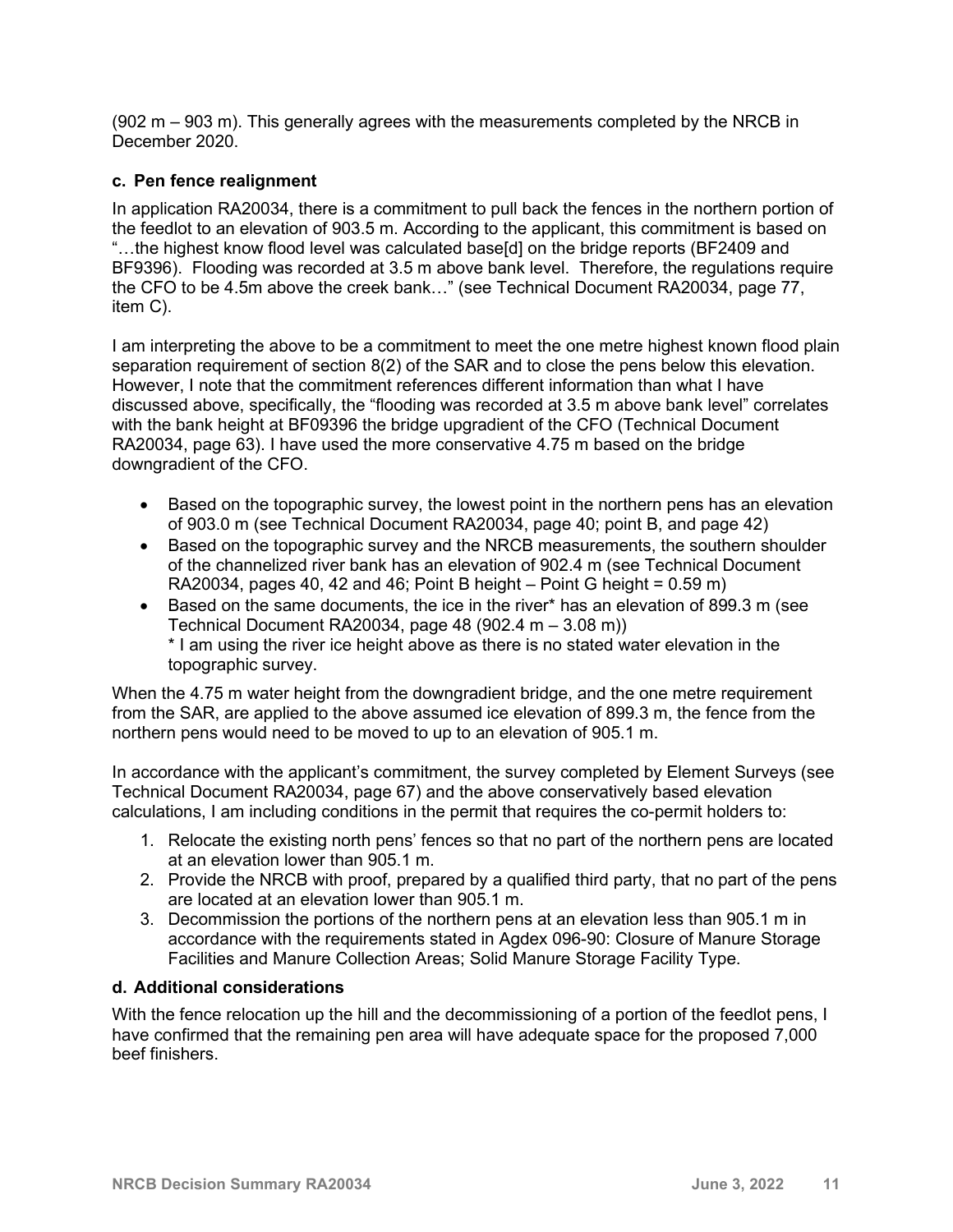Agdex 096-81: Calculator for Determining Livestock Capacity of Operations as They Existed on January 1, 2002 specifies a space requirement of 200 square feet or 18.58 m<sup>2</sup> per beef finisher.

The currently existing and proposed feedlot pens have a cumulative area of 139,800 m<sup>2</sup>:

- pens draining away from the river:  $\sim$ 36,000 m<sup>2</sup>,
- pens draining towards the river:  $\sim$ 47,000 m<sup>2</sup>,
- area 1: 8,300 m<sup>2</sup>,
- area 3: 26,000  $\text{m}^2$  and
- area 4: 22,500  $m^2$

With the relocation of the fence to an elevation of 905.1 m an area of approximately 4,100  $m^2$  will be forfeited; 135,700  $m^2$  of pen space remains.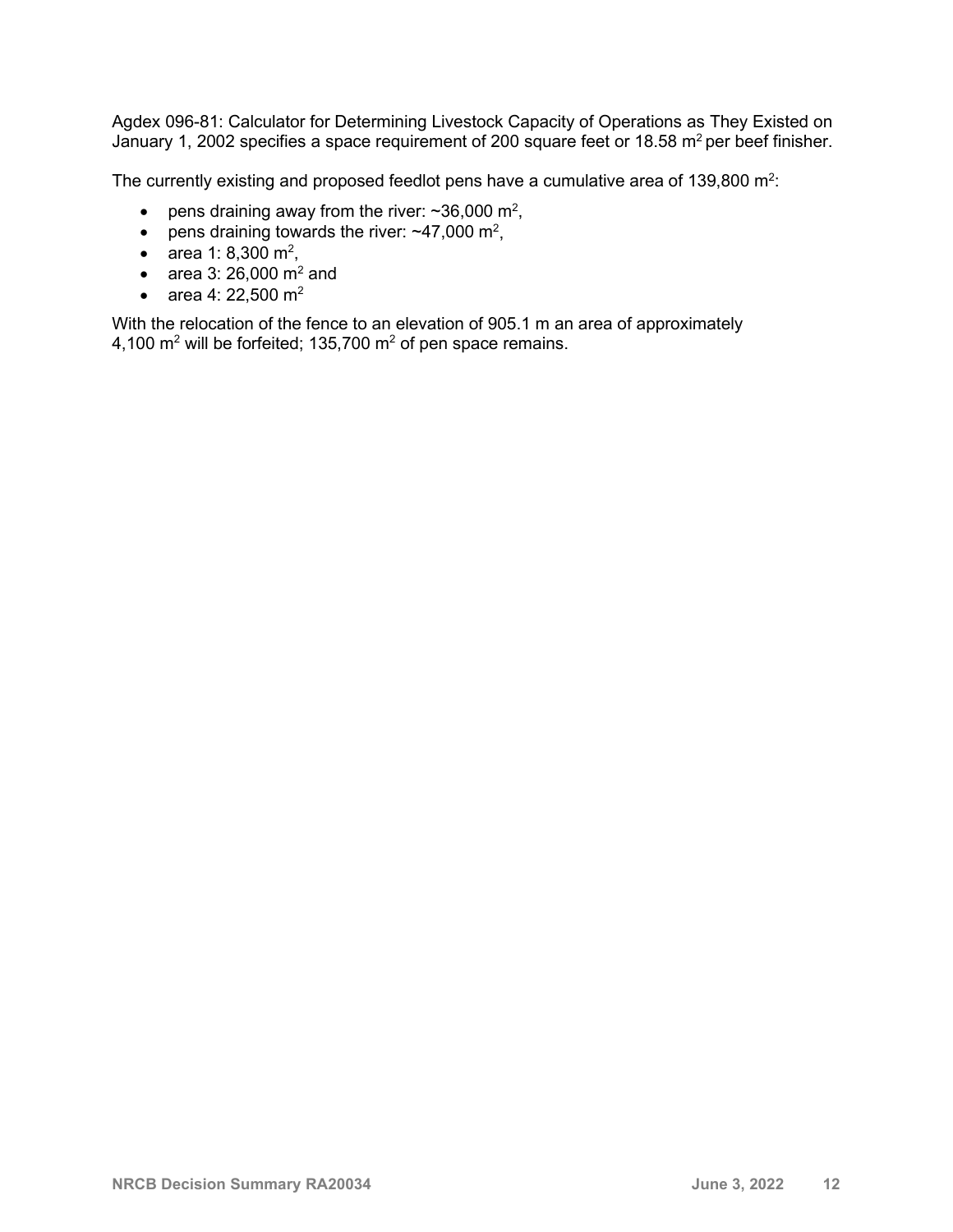## **APPENDIX B: Consistency with the municipal development plan**

Under section 20 of AOPA, an approval officer may only approve an application for an approval or amendment of an approval if the approval officer holds the opinion that the application is consistent with the "land use provisions" of the applicable municipal development plan (MDP).

This does not mean consistency with the entire MDP. In general, "land use provisions" cover MDP policies that provide generic directions about the acceptability of various land uses in specific areas. Conversely, "land use provisions" do not call for discretionary judgements relating to the acceptability of a given confined feeding operation (CFO) development. Similarly, section 20(1.1) of the act precludes approval officers from considering MDP provisions "respecting tests or conditions related to the construction of or the site" of a CFO or manure storage facility, or regarding the land application of manure. (These types of MDP provisions are commonly referred to as MDP "tests or conditions.") "Land use provisions" also do not impose procedural requirements on the NRCB. (See NRCB Operational Policy 2016-7: Approvals, part 8.2.5.)

Rosebud Feeders' CFO is located in Rocky View County and is therefore subject to that county's MDP (which the county refers to as the County Plan). Rocky View County adopted the latest revision to this plan on April 10, 2018, under Bylaw 018-0409. The relevant parts of the county's MDP to this application are discussed below. I note how Rocky View County is in the process of developing a new MDP at this time but that document has not yet been adopted.

Section 8.20 of the MDP states that the county "should make site recommendations on all new or expanded" CFOs and lists several criteria for the county to consider when making these recommendations. The criteria are not directly relevant to my MDP consistency determination as they appear to be intended to govern the county's responses to individual CFO applications to the NRCB. In addition, the criteria require site and CFO-specific considerations that are involved in permitting decisions, so the criteria are not "land use provisions." Therefore, this section is not relevant to my MDP consistency determination.

Section 8.21 "recommend[s]" that CFO applicants "provide nearby land owners with technical design information, receive feedback through a public involvement process, and report back to the County on how the proposal addresses public input." This provision is not considered a land use provision because of its project-specific and procedural focus. Therefore, it is also not relevant to my MDP consistency determination. However, I observe that neighbouring land owners were notified of the application as specified under AOPA. The neighbours have had the opportunity to review and comment on the application. The comments from directly affected respondents to this application's public notification are summarized in Appendix D.

Section 8.22 states that CFOs should be located in areas where there will be "minimal conflict with non-complementary land uses." Because the "minimal conflict" and "non-complementary" test calls for a discretionary judgement, the criteria is not a "land use provision" and the section is not relevant to my MDP consistency determination. Nevertheless, as noted in the county's response, lands within 3,200 m of the CFO are generally zoned for agricultural purposes. Additionally, AOPA requires CFO applications to meet the MDS requirements to neighbouring residences. The MDS is a means of mitigating a CFO's nuisance impacts. The MDS requirement for this proposed development is met with the provision of a waiver from the closest residence owner. It is therefore my opinion that even if this section applied to my consistency determination, the CFO would meet its requirements.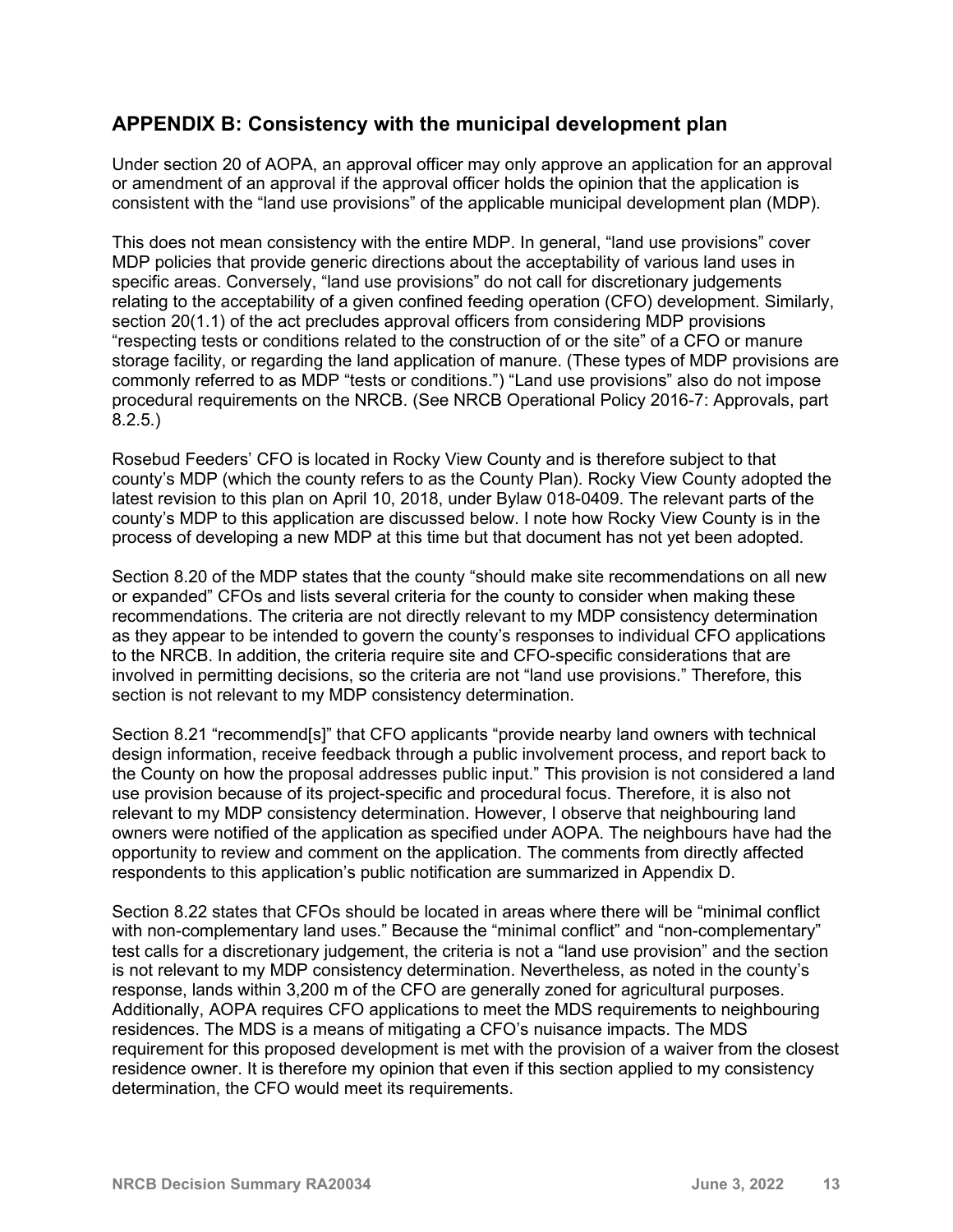Section 8.23 states that land uses incompatible with a CFO shall not be supported when proposed within the MDS of the CFO. I interpret this section to apply to incompatible uses encroaching on a CFO, not the CFO encroaching on adjacent land uses. As an approval officer at the NRCB I am unable to consider this section as it applies to non-CFO uses which are outside of my mandate under AOPA and are inapplicable to this application. Regardless, the CFO meets the MDS requirement in AOPA.

Section 8.24 states that a CFO, including its MDS, "should not be located within the boundary of any intermunicipal development plan or notification zone, statutory planning area, hamlet, residential area, institutional use, or federal, provincial, or municipal park or recreation area."

For these reasons, I conclude that the application is consistent with the land use provisions of Rocky View County's MDP. The county's responses do not conflict with my conclusion.

In its response, the county stated that this CFO is not affected by any area structure plans, conceptual schemes, or intermunicipal plans. The proposed CFO expansion therefore meets these requirements.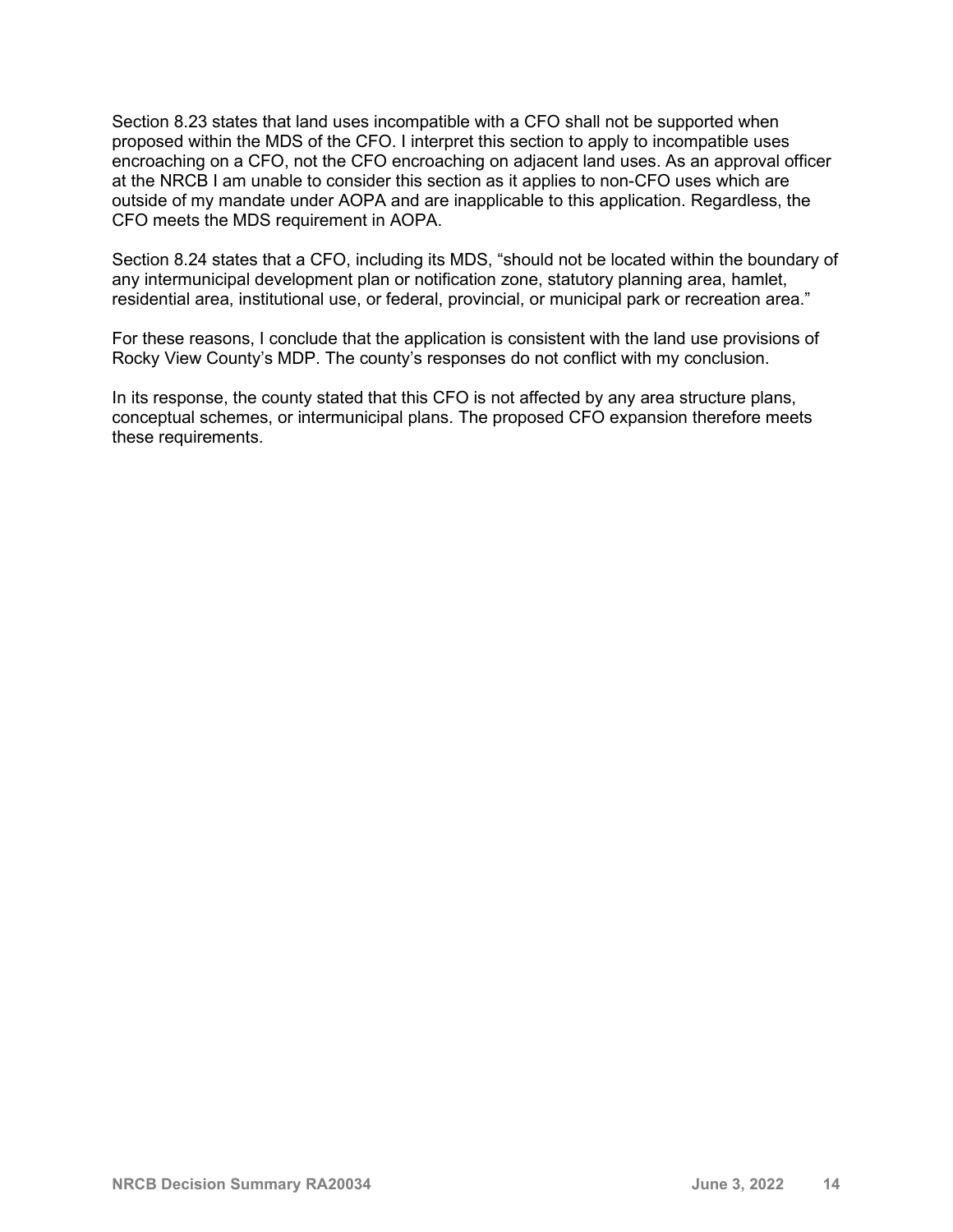### **APPENDIX C: Determining directly affected party status**

In accordance with the Approvals Policy (Operational Policy 2016:7, part 6.2) the following individuals qualify for directly affected party status because they own a residence within the minimum distance separation (MDS) and waived the MDS requirement in writing:

Schwengler, R&M NW 20-27-25 W4M

The following individuals qualify for directly affected party status because they submitted a timely response to the application and they own or reside on land within the "affected party radius," as specified in section 5(c) of the Agricultural Operation, Part 2 Matters Regulation (see NRCB Operational Policy 2016:7 – Approvals, part 6.2):

Gagnon, P&S SW 26-27-27 W4M

Harwood, G (Sr), G (Jr) and J (referred to as the Harwoods below) SE 8-27-25 W4M

Hudson, J Edmonton, AB

Kent, D NW 23-27-25 W4M

Rau, S SW and SE 4-28-24 W4M

Rau, V&J NE and SE 27-27-25 W4M

Steiger, J NW 20-27-25 W4M

I note that the locations of land ownership or residences stated in the Harwood, J Hudson, and S Rau responses to the application are not within the "affected party radius". Despite this, Rocky View County identified a G E Harwood, J Hudson and S Rau as owners of land within the "affected party radius" (the stated addresses in the responses to the application correlate with the list of addresses and names provided by the county as parties within the affected party radius). For this reason, I am considering the Harwoods, J Hudson and S Rau as directly affected parties.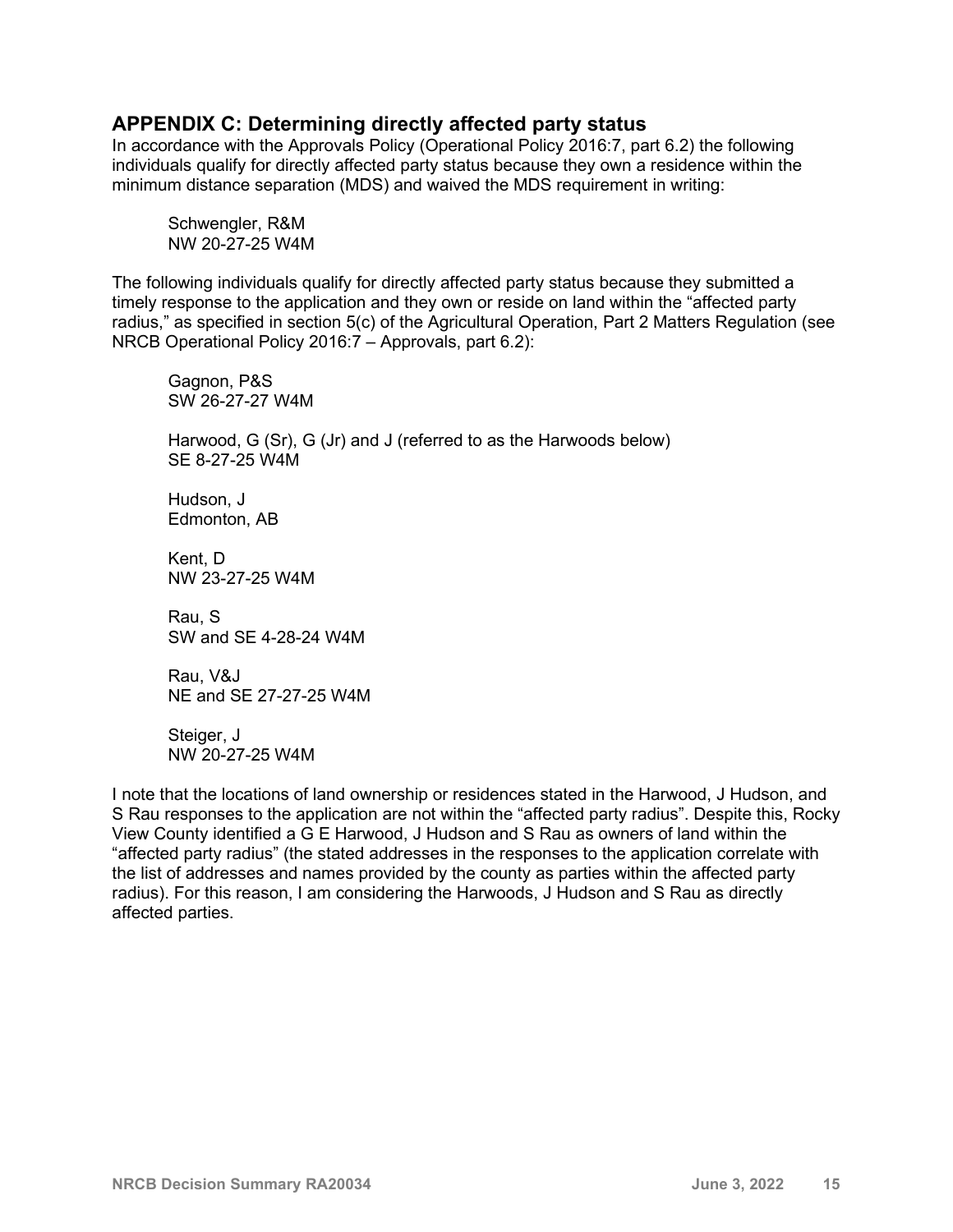# **APPENDIX D: Concerns raised by directly affected parties**

The tables set out below summarize the concerns or claimed effects expressed in response to this application along with identifying the parties who expressed them. My discussion of and conclusions on those concerns follow each set of concerns.

| Claimed effect(s) or concern(s)                                     | Respondent(s)            |
|---------------------------------------------------------------------|--------------------------|
| 1. Impacts to the Rosebud River and surface water                   | P&S Gagnon, Harwoods,    |
| a. The CFO is too close to the Rosebud River                        | J Hudson, D Kent, S Rau, |
| <b>b.</b> Is the CFO able to mitigate all runoff (interpreted to be | V&J Rau                  |
| from existing and proposed facilities), the worst case              |                          |
| scenario (snow melt and spring rain) should be considered,          |                          |
| a claim was expressed that runoff needs to be pumped off            |                          |
| and trucked away seasonally                                         |                          |
| c. Concerns that the CFO is too close to a "known" flood            |                          |
| plain and flooding from the river due to ice jams will reach        |                          |
| the CFO (includes photos)                                           |                          |

#### Approval Officer's conclusions

**1a.** Under Section 7(1)(c) of the Standards and Administration Regulation (SAR), a manure storage facility (MSF) or manure collection area (MCA) must not be constructed within 30 m of a common body of water (the Rosebud River is a common body of water as defined in the Standards and Administration Regulation or SAR).

I note that there are sloughs in the field to the south and west of the CFO. This land completely surrounding the sloughs to the south and west is controlled by either Rosebud Feeders or Agra Risk Solutions. For this reason, I do not consider them to be common bodies of water and will not discuss them further here.

To be conservative, I am considering the oxbows to the north and east of the CFO and the draw located to the north of it to be common bodies of water.

I note how the feedlot's existing northern pens were constructed before AOPA came into effect in 2002. These pens are located approximately 30 m from the draw located north of the CFO. Since these pens were constructed before AOPA came into effect, they are exempt from the 30 m setback requirement. All of the proposed facilities in this application are located in excess of the 30 m setback to the river, oxbows and draw noted above. Despite being located more than 30 m from the river, the feedlot's northern pens pose a risk to the river. That risk is discussed in part 8 and Appendix A and is addressed with the condition(s) in part 11 and Appendix F.

**1b.** Section 6 of the SAR relates to surface water control systems at CFOs. In brief, this section authorizes an approval officer to require an owner or operator of a CFO to either have a natural, constructed, or combination thereof, system to control run on and runoff. That system's construction and design must not significantly alter surface water, not affect a non-flowing water body, not be located in a fish bearing water body, and if required by the NRCB must be endorsed by a professional engineer.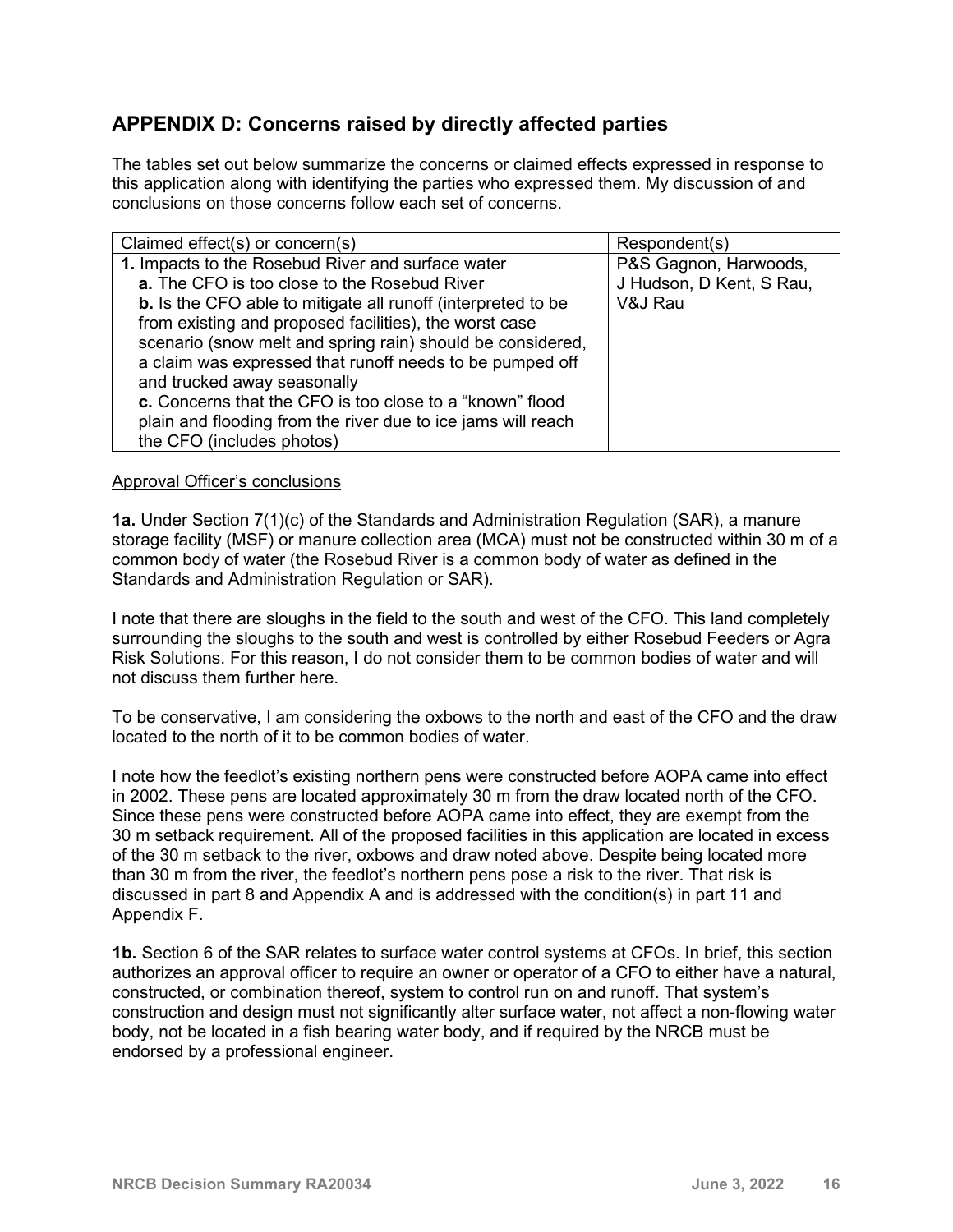The application includes three catch basins. In brief, section 19 of the SAR states that a CFO must construct a "catch basin" that is designed to intercept and store runoff if required by an approval officer. That catch basin must be able to store a one day rainfall event that has a 1:30 year probability of occurring. A catch basin's storage volume is to be judged on its 0.5 m freeboard depth not at its top of bank level. I note how previous versions of the regulation considered snow load (for runoff purposes) while the current version does not. For this reason, I am only considering concerns related to runoff from rainfall and not from snow load.

The above sections of the regulation, along with what exists and is proposed at the CFO are discussed below.

#### Existing facilities

Runoff from the CFO's existing pens are directed either to the north towards the river or to the south away from the river, to the new proposed catch basin three that meets AOPA requirements. As noted in Part 8 above, I completed a new environmental risk screening using the NRCB's Environmental Risk Screening Tool (ERST) for the feedlot's existing pens, as concerns were expressed in relation to the pen's proximity to a "known" flood plain. For the risk screening I broke the pens into those drain towards the river and those that don't (see Technical Document RA20034, page 11). The pens draining away from the river pose a low potential risk to surface water and the ones draining towards the river pose a moderate potential risk to surface water. That risk is largely due to the pens' proximity to the river, and their possible proximity to a flood plain, and the draw that is located between the two. Conditions have been added to the permit that will reduce the potential risk they pose to the river (see Part 6a of this decision summary and Appendices A and F).

#### Proposed facilities

As noted in Technical Document RA20034 two adequately sized catch basins (for a 1:30 year precipitation runoff event) are proposed to control runoff from the proposed pen areas. Because of this, I am of the opinion that this concern is addressed.

**1c.** As discussed in part 6a and Appendix A of this decision summary, in my view, the existing east and west sides of the existing feedlot, along with the proposed catch basins and pen areas meet the flood plain requirements of AOPA. However, based on available information the northern pens draining towards the river do not. Accordingly, I have added conditions to the permit to address this. Those conditions are discussed in Appendix F.

| Claimed effect(s) or concern(s)                                    | Respondent(s)         |
|--------------------------------------------------------------------|-----------------------|
| 2. Impacts to water wells                                          | P&S Gagnon, J Hudson, |
| a. groundwater contamination and supply,                           | S Rau, V&J Rau,       |
| <b>b.</b> a possible semiconfined aquifer in the area and the risk | J Steiger, Harwoods   |
| posed to it by the CFO expansion                                   |                       |

#### Approval Officer's conclusions

**2a.** The NRCB's Approvals Policy (Operating Policy 2016-7, part 8.10) states that approval officers will not consider water supply concerns (I interpret this to include water source concerns) when reviewing an AOPA application other than ensuring that the applicant signs a *Water Act* declaration in their Part 2 application. In this case, the applicant signed a declaration where they want their AOPA application processed separately from the requirements of licensing under the *Water Act*.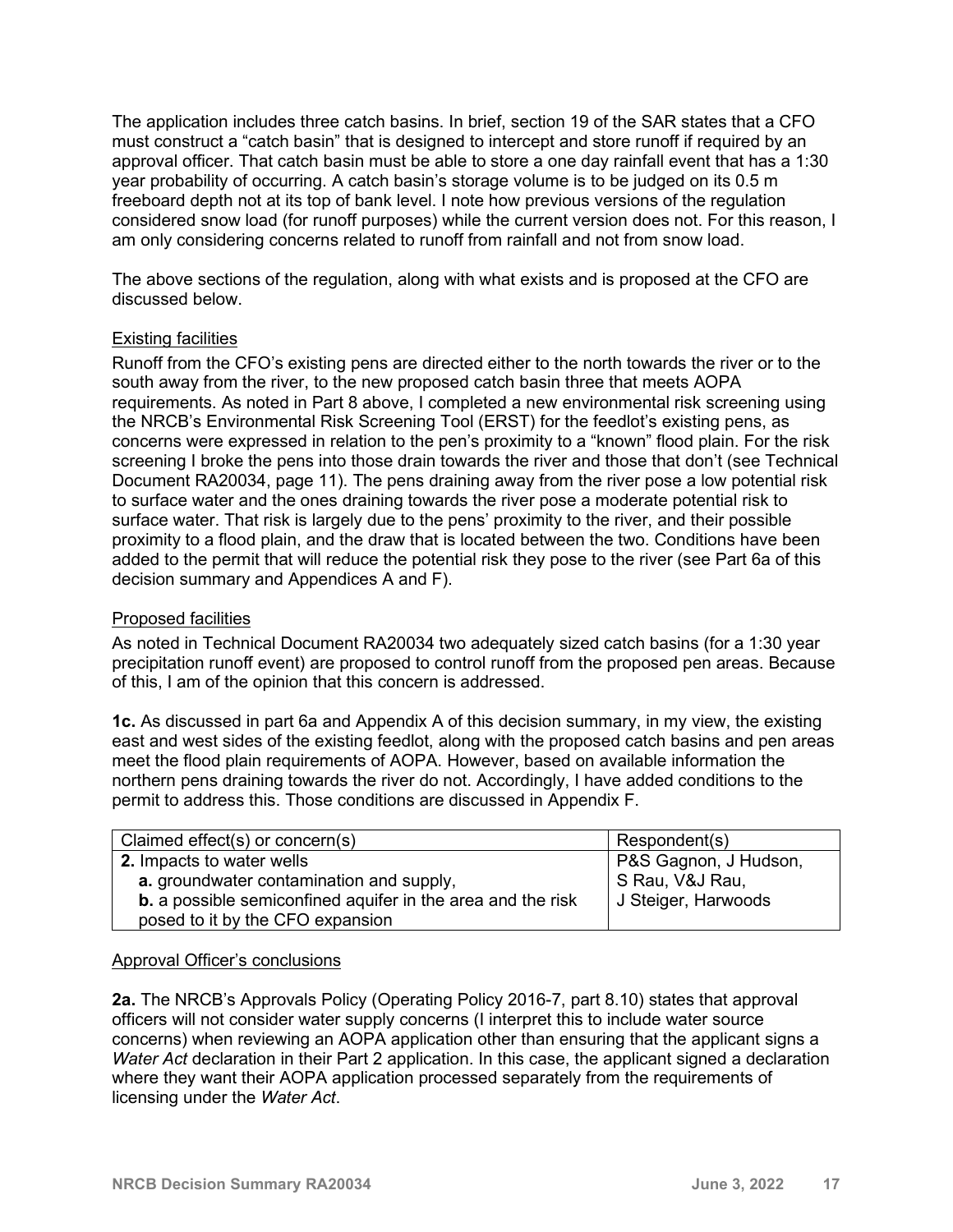That same part of the Approvals Policy states that water supply related concerns will be forwarded to Alberta Environment and Parks (AEP). I forwarded AEP copies of the concerned responses to this application.

Mr. Jianrong Wang, a water approvals hydrogeologist with AEP, asked me to request information from three parties who responded to the application. He requested information that would assist him in responding to expressed concerns. Only two of those concerned parties responded to me. I forwarded those responses on to Mr. Wang as requested.

For a concerned party located approximately 1,260 m to the east of the CFO, Mr. Wang indicated that the CFO was unlikely to impact the concerned party's water wells (note: in Technical Document RA20034 I have determined that this residence is located approximately 1,970 m away from the eastern proposed boundary of the CFO). Mr. Wang based his assessment on information from that concerned party's provided information where the wells were relatively deep and there are thick clay and shale layers above these water well screens.

For another concerned party located east of the CFO, Mr. Wang indicated that in the absence of a water well log from the concerned party, he couldn't comment. Rather, he noted how that concerned party's water well was reported to be located in a pit and that this would make the water well more susceptible to surface runoff and contaminants.

As noted in Technical Document RA20034 the applicant has proposed to utilize naturally occurring protective layer(s) and compacted soil liners to protect groundwater from contamination by manure. The proposed protective layers for the pens and the protective liner for the catch basins meet AOPA requirements. Pen area three does not meet the 100 m water well setback requirement, but an exemption is warranted (see Appendix E, below).

**2b.** In my technical review of the application, I reviewed the water wells at the CFO and noted that there is potential for groundwater from a depth as shallow as 2.7 m to be utilized as a water resource. This is the depth I used for my environmental risk screening, unless more specific information from borehole logs were available for that area. The results of my risk screening indicate that the proposed pens and catch basins all pose a low potential risk to groundwater.

| Claimed effect(s) or concern(s)                                          | Respondent(s)         |
|--------------------------------------------------------------------------|-----------------------|
| 3. Manure disposal and field work                                        | P&S Gagnon, J Hudson, |
| <b>a.</b> impacts to water quality, land contamination i.e., fertilizer, | S Rau, V&J Rau        |
| and pesticide use                                                        |                       |
| <b>b.</b> is adequate land base available,                               |                       |
| c. impacts to neighbours                                                 |                       |

#### Approval Officer's conclusions

**3a.** Sections 24, 25, and 27 of the SAR lay out the requirements for the land application of manure as a means of preventing land contamination from manure. In very general terms, a person cannot land apply manure so that it causes a risk to the environment, including surface water and groundwater. The regulation establishes required setbacks for manure spreading near water bodies, water wells, springs, and residences. These setbacks are often dependent on field conditions and must be assessed on a field-by-field basis. The regulation also includes nutrient loading limits to ensure that the soil is not overloaded with nutrients. Provided that the requirements of these sections are met, the risk to water quality is presumed to be acceptable.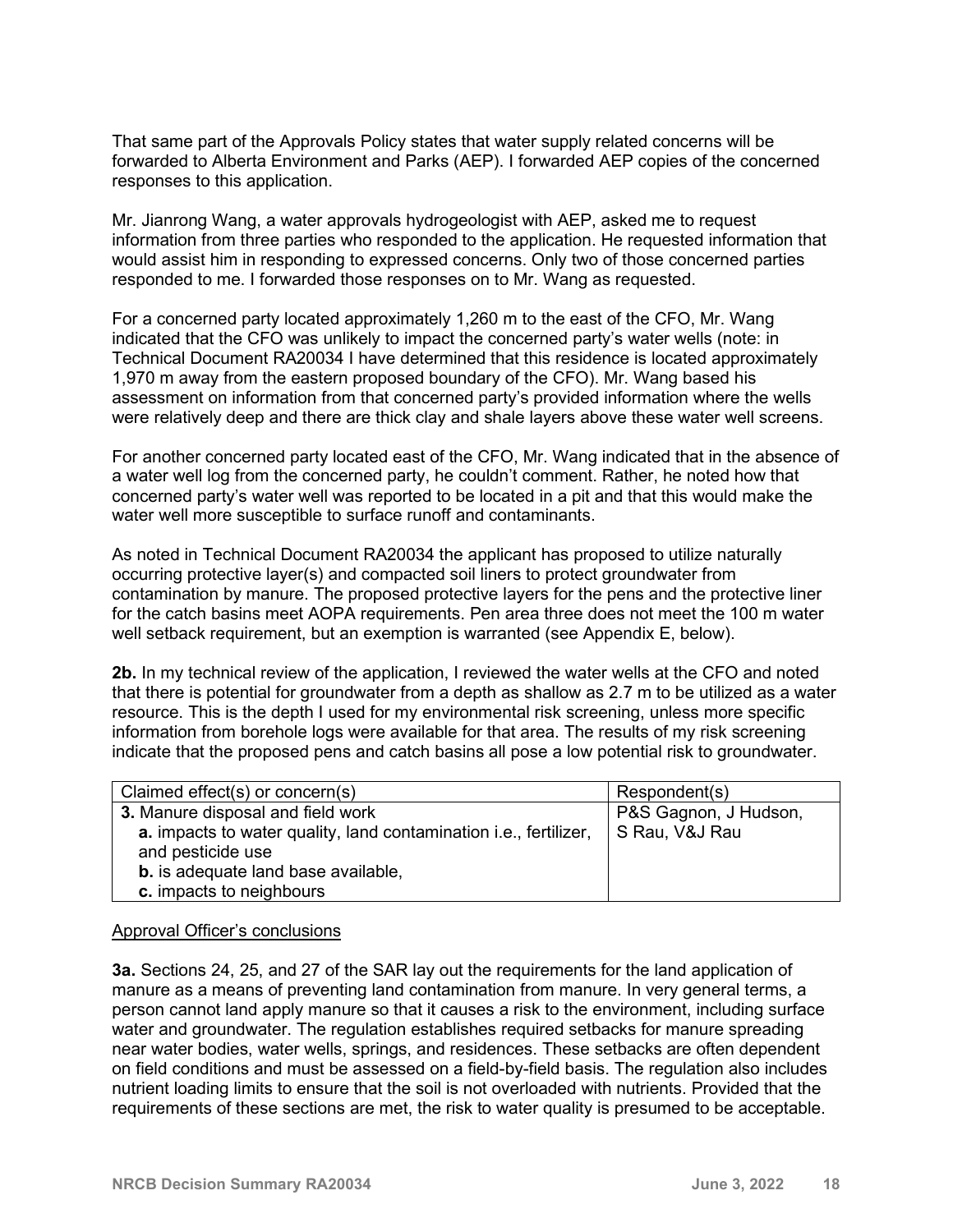If a person has concerns regarding manure collection or storage facilities, spreading or other CFO-related issues, those concerns can be reported to the NRCB's 24-hour reporting line (1- 866-383-6722). The call will be followed up on by an NRCB inspector. Parties can also call any NRCB office during regular business hours if they have questions about permit conditions or ongoing AOPA operational requirements.

The AOPA focuses on land application of manure, composting materials, and compost. Herbicide and pesticide use is distant from AOPA's focus and not governed by AOPA. Under the NRCB's Approvals Policy (Operational Policy 2016-7, part 8.12.1) approval officers do not generally determine whether a proposed development complies with legislation or regulations other than AOPA and its regulations.

**3b.** Section 24(3) of the SAR provides four options for nutrient and manure management. This application opted for the fourth option, where a permit applicant seeks to satisfy an approval officer that they have access to sufficient land base to apply their manure for the first year following the granting of the application.

For this application 546 hectares of land in the black soil zone is required for manure spreading. The applicant has provided information in their application indicating that they have access to 925 hectares of land (in the black soil group) for manure spreading. I reviewed the air photos of the proposed manure spreading lands to ensure the accuracy off the land with regards to setbacks and areas otherwise not suitable for manure spreading. As identified in Technical Document RA20034 the application meets the land base requirement in section 24 of the regulation by over 100 hectares.

**3c.** Section 24 of the SAR has requirements to address nuisances from manure spreading. In general, manure, including compost, must be incorporated within 48 hours of application. Despite this, manure does not need to be incorporated on forage or directly seeded crops, and if it is spread (without incorporation) no closer than 150 metres from a residence or other structure occupied by people.

If a person has concerns regarding manure collection or storage facilities, spreading or other CFO-related issues, those concerns can be reported to the NRCB's 24 hour reporting line (1-866-383-6722). The call will be followed up on by an NRCB inspector. Persons can also call any NRCB office during regular business hours if they have questions about permit conditions or ongoing AOPA operational requirements.

| Claimed effect(s) or concern(s)                       | Respondent(s)            |
|-------------------------------------------------------|--------------------------|
| 4. Effects on human health due to various CFO related | P&S Gagnon, J Hudson,    |
| nuisances                                             | Harwoods, S Rau, V&J Rau |

#### Approval Officer's conclusions

AOPA and its regulations do not specify allowable effects on human health. For this reason, I forwarded these concerns and claimed effects on to Ms. Carol Brittain, a public health officer/executive officer with AHS. This was done in accordance with the NRCB's Approvals Policy (Operational Policy 2016-7, part 8.8). I note how the policy goes on to state that approval officers do not consider the health and odour effects of CFO air emissions on their own initiative when reviewing approval applications.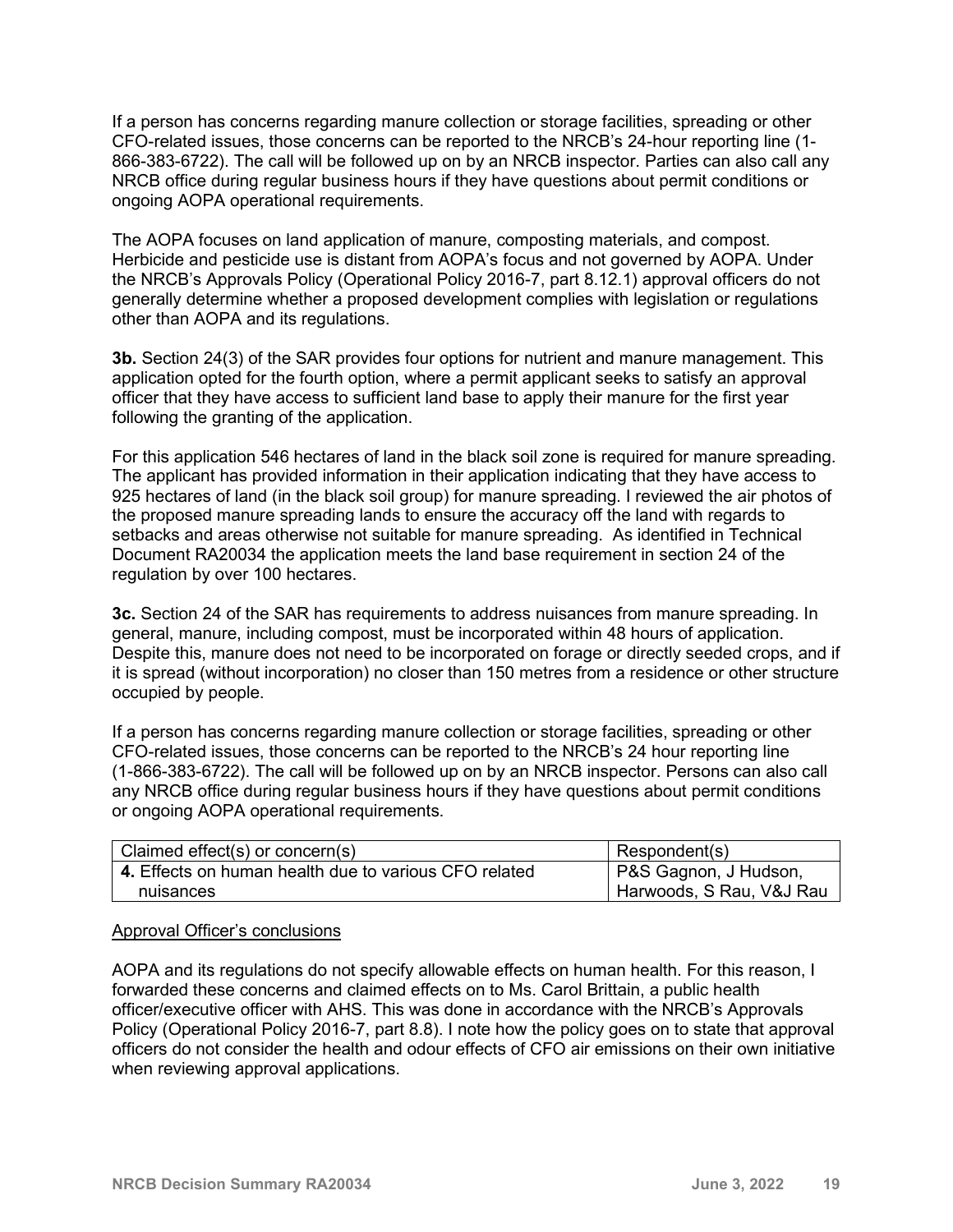The effects of a CFO on human health are relevant to my consideration of "effects on the community." As explained in part 9 of the decision summary, above, following NRCB policy, I begin with the presumption that the effects of the proposed CFO on the community are acceptable because the application meets the land use provisions of the municipal development plan, and the municipality does not specifically preclude CFOs from this area under its land use bylaw.

This proposed CFO expansion meets the minimum distance separation (MDS) requirement of AOPA (with one waiver) which is a means of mitigating the nuisances from a CFO.

MDS is measured from the outside residence wall to the closest manure storage facility or manure collection (includes existing and proposed facilities) at a CFO. Schedule 1 to the SAR establishes how MDS is calculated, section 4 of that schedule establishes objectives for MDS based on the land use zoning where a residence is located.

Rocky View County's response to this application stated that lands within 3,200 m of where the CFO is situated is generally zoned Agricultural General district. Despite this, there are two parcels zoned as Agricultural Small Parcel located to the east and south. Section 310 of the county's land use bylaw states that the purpose of this land use district is to allow for traditional and emerging trends in agriculture to be developed on smaller parcels. Based on this, I considered this land use zoning to be in line with category 1 for MDS purposes.

The MDS setback for residences on category 1 land zonings (agricultural purposes) for this application is 774 m. The MDS requirement is met for all residences surrounding the CFO aside from the Schwengler residence. The owners of that residence provided the applicant with a MDS waiver for this application.

The closest concerned party to express nuisance concerns owns a residence at NE 27-27-25 W4M. That residence is located approximately 1,910 m east of the eastern extent of the proposed CFO expansion, over double the MDS setback requirement.

In the NRCB's Approvals Policy (Operational Policy 2016-7, part 8.8.1) approval officers will presume that if a proposal for a new or expanded manure storage facility or manure collection area meets AOPA's MDS requirements, the nuisance effect on nearby residences is acceptable.

I realize that some of the neighbours to the CFO may experience some CFO caused and related nuisance impacts from time to time. Many issues that arise relating to the operation of a CFO, and other disagreements, can be resolved through good communication between neighbours and the CFO operator.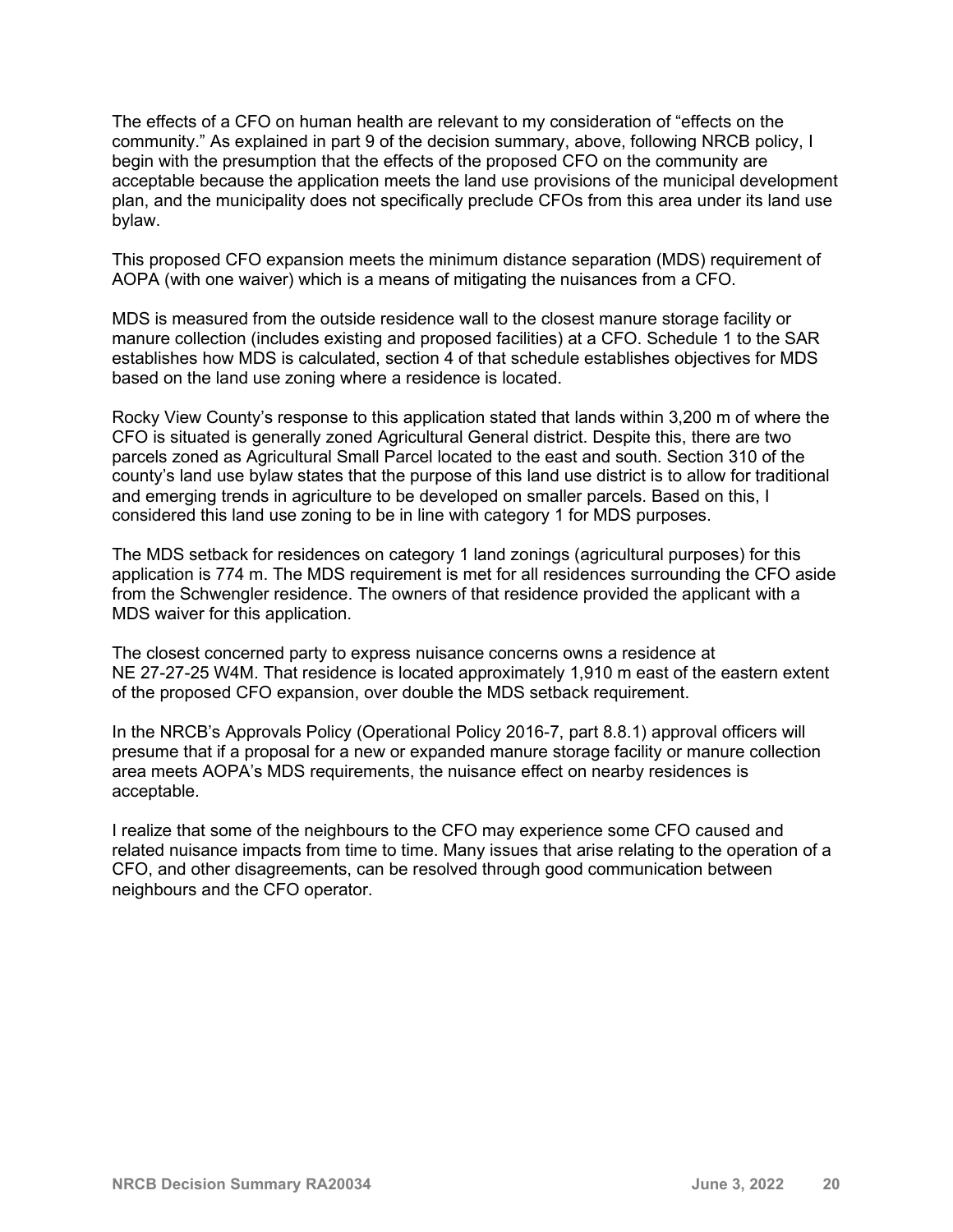| Claimed effect(s) or concern(s)                                       | Respondent(s)         |
|-----------------------------------------------------------------------|-----------------------|
| 5. Community effects                                                  | P&S Gagnon, Harwoods, |
| a. owner not residing in neighbourhood,                               | J Hudson              |
| <b>b.</b> financial impacts to local rate (tax) payers and impacts to |                       |
| property values                                                       |                       |

#### Approval Officer's conclusions

**5a.**The concerned parties did not provide details to establish how the owner of this CFO not living in the community would impact them or the community. At any rate, AOPA does not require a CFO owner to live at or in the neighbourhood of the CFO.

**5b.** In several review decisions, the NRCB's Board members have consistently stated that concerns regarding effects on land or property values (which property tax rates are typically based on) are "not a subject for [the Board's] review under AOPA" or for approval officers' consideration of permit applications. According to the board, impacts on property values are a land use issue which is a "planning matter dealt with by municipalities in municipal development plans and land use bylaws." (See, Pigs R Us Inc., RFR 2017-11/BA17002 page 6.)

| Claimed effect(s) or concern(s)                           | Respondent(s)     |
|-----------------------------------------------------------|-------------------|
| 6. AOPA process concerns                                  | Harwoods, V&J Rau |
| a. who monitors conditions of the application,            |                   |
| <b>b.</b> there should be a public meeting,               |                   |
| c. neighbours not notified by the NRCB, inadequate public |                   |
| notice                                                    |                   |

#### Approval Officer's conclusions

**6a.** If a permit is issued pursuant to an application, it will typically include conditions related to what has been applied for. Approval officers and inspectors at the NRCB follow up with the permit holder on those conditions.

If a person has concerns regarding a CFO, those concerns can be reported to the NRCB's 24 hour reporting line (1-866-383-6722). The call will be followed up on by an NRCB inspector. Parties can also call any NRCB office during regular business hours if they have questions about permit conditions or ongoing AOPA operational requirements.

**6b.** Section 20(1)(b)(iv) of AOPA allows approval officers an option to hold "meetings and other proceedings" with respect to an approval application (and only if the application is consistent with the land use provisions of the MDP and meets the technical requirements in the regulations). Approval officers, who do not speak publicly about the merits of an application, do not routinely convene public meetings unless requested by the applicant. However, approval officers regularly have conversations and provide information to parties, including municipalities, CFO operators, and neighbours to provide information on the AOPA permit application process. These conversations continue even after a permit has been issued.

**6c.** The official notice of the application was in the November 10, 2020 and March 1, 2022 editions of the Rocky View Weekly. Further, courtesy letters were sent to persons identified by the county as owners or residents of land within the two mile affected party radius. Further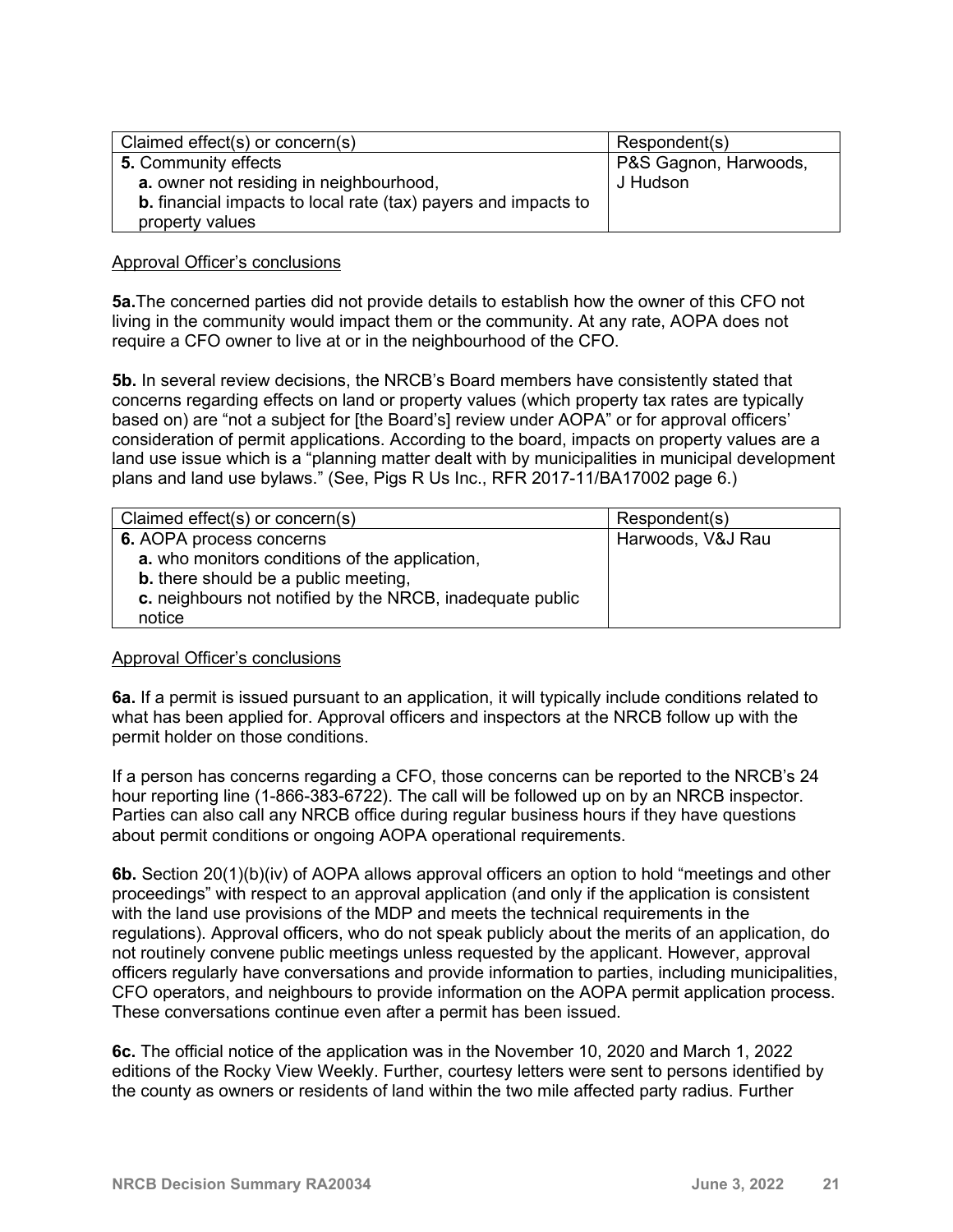details on the public notice required in the AOPA for this application and how it was handled on this file are included in part three of this decision summary. The notice provided for this application meets the requirements under AOPA.

| Claimed effect(s) or concern(s)                              | Respondent(s)       |
|--------------------------------------------------------------|---------------------|
| 7. Impacts from deceased livestock; odour, disease spreading | P&S Gagnon, V&J Rau |
| insects, scavengers, dead animal disposal methods used       |                     |

#### Approval Officer's conclusions

The disposal of deceased livestock in Alberta is not within the regulatory mandate of the NRCB. Rather, it is regulated by Alberta Agriculture, Forestry and Rural Economic Development (AFRED) under the *Animal Health Act*. Given AFRED's regulatory role, concurrent oversight of dead animal disposal and associated concerns by the NRCB would be inefficient and might lead to inconsistency with AFRED requirements.

In accordance with the NRCB's Approvals Policy (Operational Policy 2016-7, part 8.11), I forwarded concerns related to dead animal disposal to representatives of AFRED's inspection and investigation section for their information.

| Claimed effect(s) or concern(s)      | Respondent(s)       |
|--------------------------------------|---------------------|
| <b>8.</b> Effects to quality of life | P&S Gagnon, V&J Rau |

#### Approval Officer's conclusions

AOPA sets out the minimum distance separation requirement that CFOs are required to meet. The minimum distance separation requirement helps minimize the nuisance impacts that maybe experienced by a CFO's neighbours. As noted previously, the CFO and its proposed expansion meets this requirement with a waiver. Despite the MDS being met, it is possible that neighbouring residences may experience nuisances from the CFO from time to time.

Often, any issues that arise relating to nuisances from the operation of a CFO can be resolved through good communication between neighbours and the CFO operator. However, if a member of the public has concerns regarding a CFO, including whether the operation is complying with AOPA, they may contact the NRCB through its toll free reporting line (1-866-383-6722). An NRCB inspector will follow up on the concern.

| Claimed effect(s) or concern(s)                                 | Respondent(s)                    |
|-----------------------------------------------------------------|----------------------------------|
| 9. Cumulative effects of having several other cattle operations | <sup>l</sup> P&S Gagnon, V&J Rau |
| in the area                                                     |                                  |

#### Approval Officer's conclusions

AOPA does not expressly require approval officers to consider the cumulative effects of proposed developments together with those of other existing CFOs or other activities in the area. Further, the NRCB's Board members have directed approval officers not to consider cumulative effects in their permitting decisions. In a 2011 decision, the Board stated that consideration of cumulative effects is "not within the Board's regulatory mandate. As a statutory decision maker, the Board takes its direction from the authorizing legislation. AOPA does not provide for cumulative effects assessment." (Zealand Farms, RFR 2011-02 at 5.)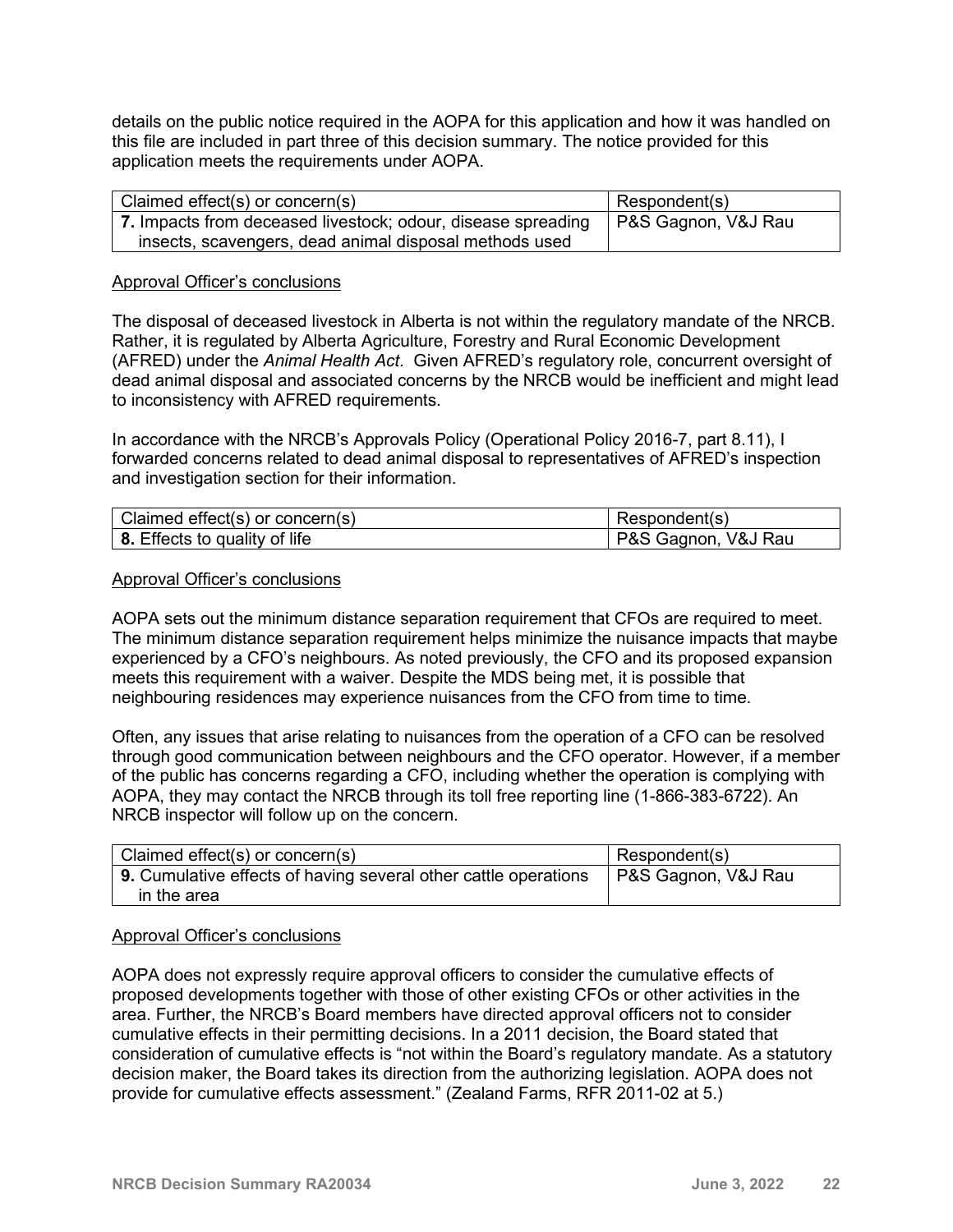| Claimed effect(s) or concern(s)                                       | Respondent(s) |
|-----------------------------------------------------------------------|---------------|
| <b>10.</b> Impact to roads: increased traffic on roads, need for dust | Harwoods      |
| abatement and concerns over who will pay                              |               |

#### Approval Officer's conclusions

Traffic and maintenance requirements on the county roads may have changed over the years due to the development of this CFO; this may change further if a CFO expands. However, the county has jurisdiction over local roads and did not raise concerns regarding a potential increase in traffic dust or maintenance costs due to this development.

| Claimed effect(s) or concern(s)                               | Respondent(s) |
|---------------------------------------------------------------|---------------|
| 11. Errors in the Part 2 application: names of CFO neighbours | V&J Rau       |
| not properly stated, inaccurate distances stated, no          |               |
| mention of seasonal sloughs or oxbows                         |               |

#### Approval Officer's conclusions

Approval officers complete an independent review of applications which includes but is not limited to review of aerial photographs of the CFO and surrounding lands. Technical Document RA20034 includes a review of these matters where these concerns are addressed.

| Claimed effect(s) or concern(s)                                 | Respondent(s) |
|-----------------------------------------------------------------|---------------|
| 12. Geotechnical or engineering concerns                        | V&J Rau       |
| a. conflicting information in the report related to water table |               |
| depth, concern of a fluctuating water table depth due to        |               |
| flooding events,                                                |               |
| <b>b.</b> inconsistency of soil terminology used in the report, |               |
| c. a relatively high bedrock depth could be indicative of an    |               |
| elevated flood risk,                                            |               |
| d. hydraulic conductivity results from borehole 19BH06 are      |               |
| inconclusive                                                    |               |
| e. liners should be required a hydraulic conductivity of        |               |
| 1.8x10 <sup>-6</sup> cm/s doesn't meet requirement              |               |

#### Approval Officer's conclusions

**12a**. I am aware that a flooding event (or related events) could impact the depth to a water table at a site. As noted in Technical Document RA20034 there is a variability in the soil below the proposed feedlot expansion. Based on this, I expect that there will also be variability in the water table depth at the proposed CFO expansion. Despite this, the water table separation requirement of section 9 applies "at the time of construction". As noted in Technical Document RA20034, pages 25, 27, 29, and 33, the proposed pens and catch basins will meet the water table separation requirement.

**12b.** Soil terminology and soil properties, specifically particle size analytical results, are discussed in Technical Document RA20034, pages 25, 27, 29, and 33.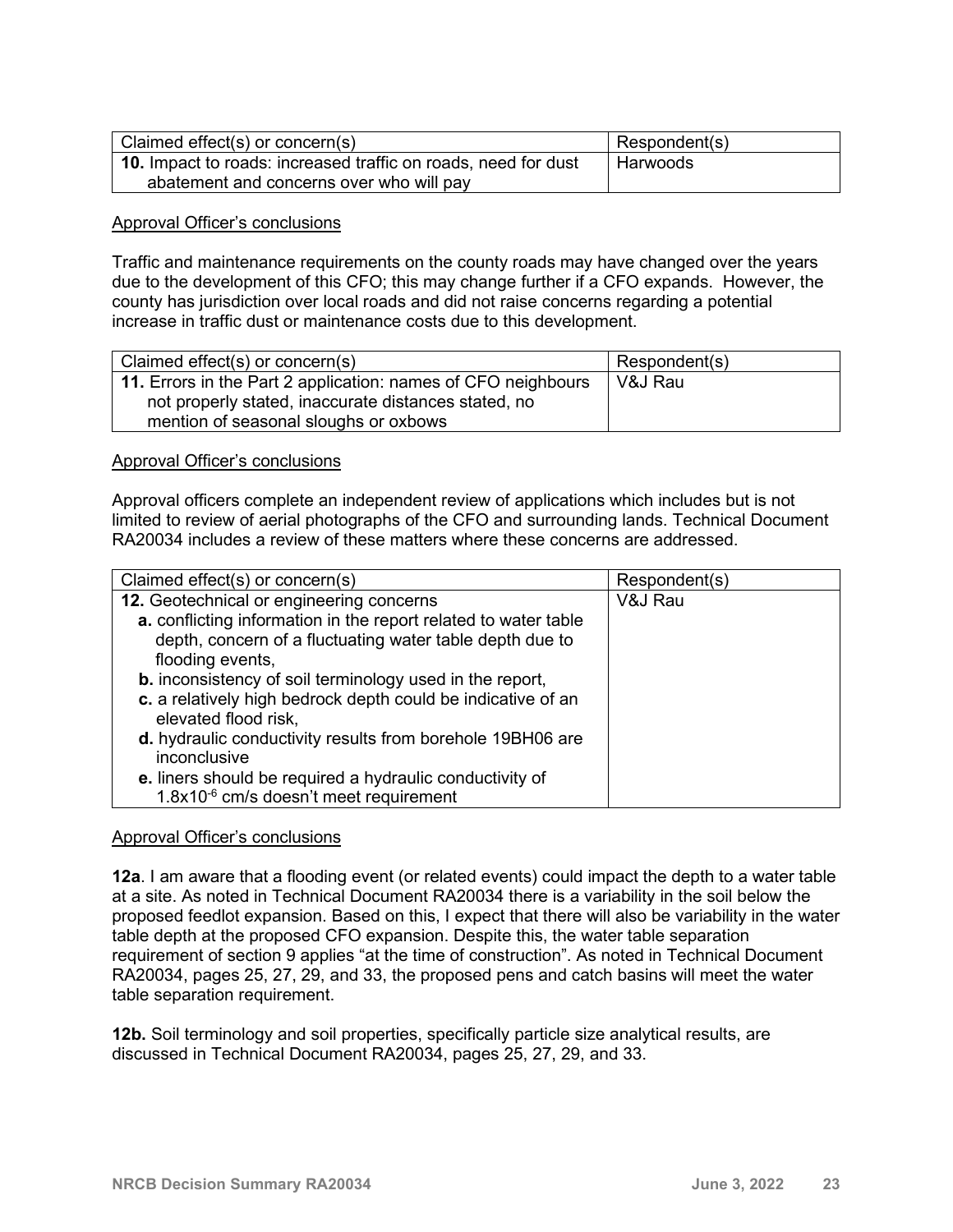**12c.** As noted previously, AEP has indicated that a detailed flood assessment should be undertaken. The response from AEP related to the CFO's proximity to the river has been forwarded to the applicant for their information. To the best of my knowledge the applicant has not completed a detailed flood plain assessment as requested by AEP. The NRCB has completed elevation measurements and compared them to a topographic survey and bridge flood information from Rocky View County (see Appendix A, the contents of Appendix A are not to be considered a detailed flood plain assessment). Conditions to address the CFO's proximity to the river and its flood plain are included in part 11 and Appendix F.

**12d.** I forwarded this concern to the NRCB's science and technology division. Their response indicated that the methods used in the report are acceptable practice if properly done. The geotechnical report attached to the application states that the site of the hydraulic conductivity test was hydrated numerous times prior to the test occurring and that hydration is critical for accurate representation of the soil tested. I accept that the hydraulic conductivity test results which were completed by a professional engineer are conclusive for borehole 19BH06.

**12e.** Pages 27 and 29 of Technical Document RA20034 discusses the hydraulic conductivity testing that was completed in 2021 and associated soil thicknesses and particle size analytical results. A hydraulic conductivity of 1.8x10 $\degree$  cm/s is greater than what is stated in section 9 of the SAR. Despite this, the combination of soil thickness and hydraulic conductivity provide an equivalent or greater protection than a two metre thickness with a hydraulic conductivity of  $1.0x10^{-6}$  cm/s.

| Claimed effect(s) or concern(s)                                                                                                                                                                             | Respondent(s) |
|-------------------------------------------------------------------------------------------------------------------------------------------------------------------------------------------------------------|---------------|
| 13. Alternatives should be considered such as moving away<br>from the river, putting livestock under roof rather than<br>conventional feedlot pens (to reduce odour improve<br>manure and urine management) | V&J Rau       |

#### Approval Officer's conclusions

It is an approval officer's role to decide if proposed facilities meet AOPA requirements or not, not which method the applicant or parties who have expressed concerns with it would prefer. A copy of this concern was forwarded to the applicant for their information and consideration. I note how the application amendment removed proposed pen area two which does increase the distance from the CFO pens to the oxbow to the east.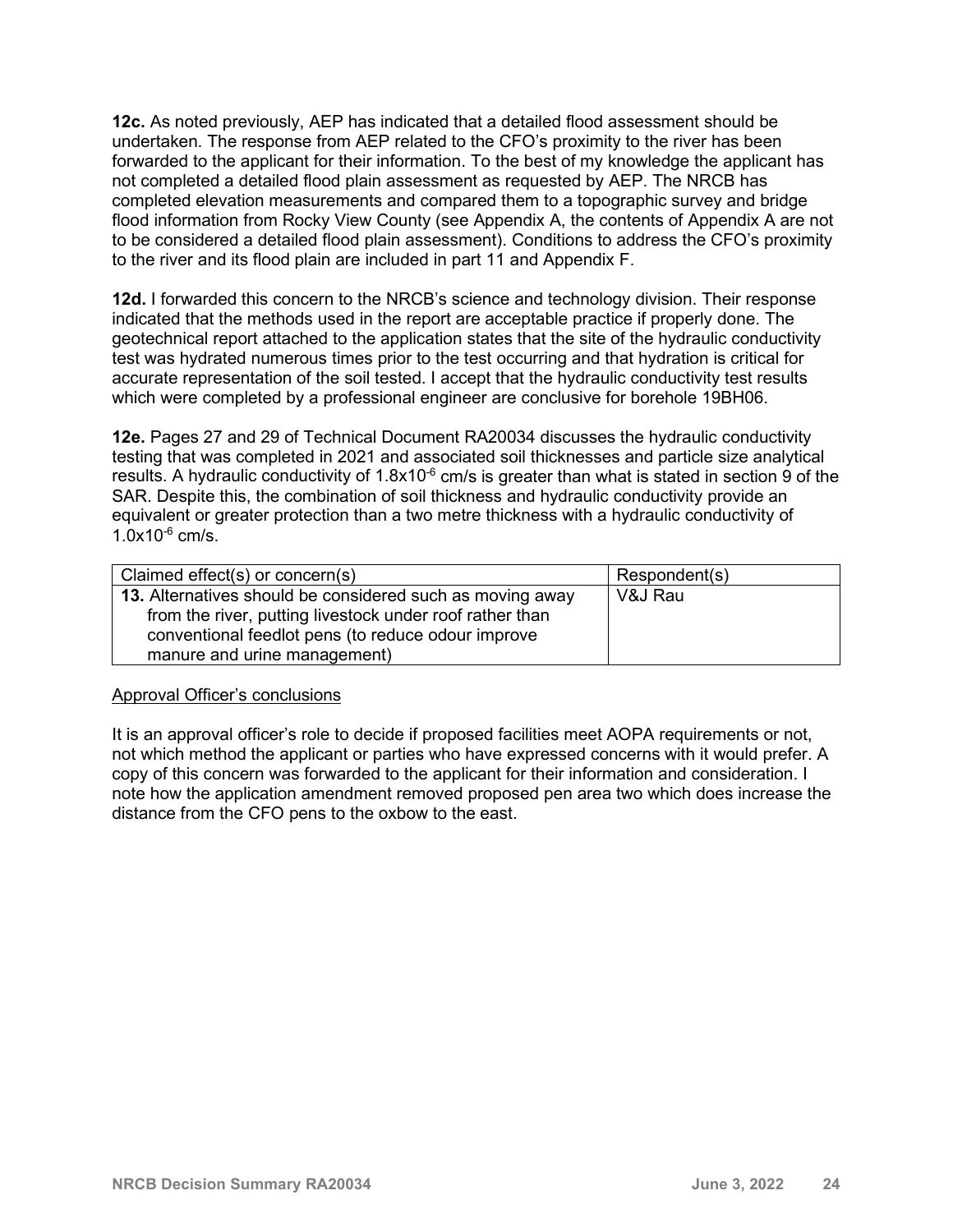## **APPENDIX E: Exemption from water well setback**

The proposed south pen area, pen areas three and four, are to be located less than 100 m from a water well. I have confirmed during a site visit that a water well (with GIC ID 1020768) is located approximately 25 m from these pens. This is in conflict with section 7(1)(b) of the *Standards and Administration Regulation* (SAR) under AOPA.

Section 7(2), however, allows for exemptions if, before construction, the applicant can demonstrate that the aquifer into which the water well is drilled is not likely to be contaminated by the manure collection area (MCA), and, if required, a groundwater monitoring program is implemented.

The potential risks of direct aquifer contamination from the MCA are presumed to be low if the applicant's proposed MCA meets AOPA's technical requirements to control runoff and leakage. Approval officers also assess whether the water well itself could act as a conduit for aquifer contamination.

In this case, I felt the following factors were relevant to determine the risk of aquifer contamination via the water well:

- a. How the well was constructed
- b. Whether the well is being properly maintained
- c. The distance between the well and the proposed MCA
- d. Whether the well is up- or down-gradient from the MCA and whether this gradient is a reasonable indication of the direction of surface and groundwater flow between the two structures

These presumptions and considerations are based on NRCB Operational Policy 2016-7: Approvals, part 8.7.1.

Water well 1020768 is reported to have been installed in 2000 and has a perforated or screened zone from 53.3 m to 89.9 m below ground level across interbedded shale and sandstone layers. This well was installed with an above ground casing; the soil around this well is elevated to direct runoff away from it. This well is reported to be used for nondomestic purposes. The well's log identifies protective layer of till from 0.3 m to 2.7 m below ground level. The well has a driven seal from 36.6 m to 37.2 m below ground level across a sand and gravel layer. The well appeared to be in good condition at the time of my site inspection. The well is within metres of existing feedlot pens and appears to be cross gradient to pen areas three and four.

The NRCB has developed a "water well exemption screening tool," based on the factors listed above, to help approval officers assess the groundwater risks associated with a nearby water  $W$ ell<sup>[1](#page-24-0)</sup>

In this case, the results of the water well exemption screening tool suggest that an exemption is not likely as seen in Technical Document RA20034.

<span id="page-24-0"></span> $1$  A complete description of this tool is available under CFO/Groundwater and Surface Water Protection on the NRCB website at [www.nrcb.ca.](http://www.nrcb.ca/)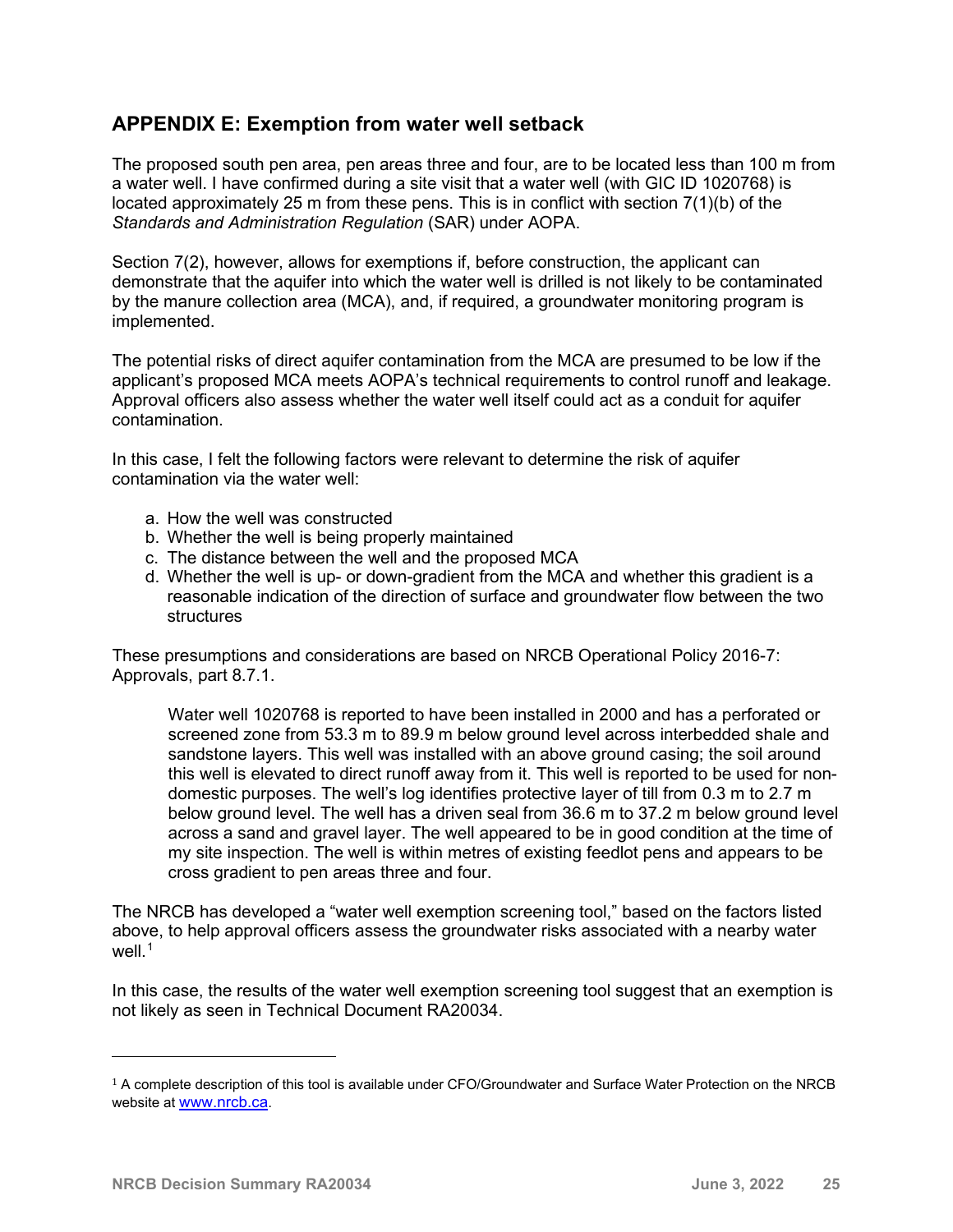Despite the above, I am of the opinion that an exemption is warranted on a few factors. First, Approval RA16071 already includes a condition requiring annual water well testing. Results of that testing indicates that chloride and nitrate concentrations in groundwater from this well are relatively consistent. I note how the permit holder has not applied to have this condition removed from the permit; conditions of this nature are typically carried forward in the case of a decision like this. Second, the proposed pen areas three and four meet AOPA's protective layer requirements. As discussed previously, they pose a low potential risk to groundwater based on the results of an ERST that I performed.

Based on the above, I am prepared to grant an exemption to the 100 m water well setback requirement for pen area three and four.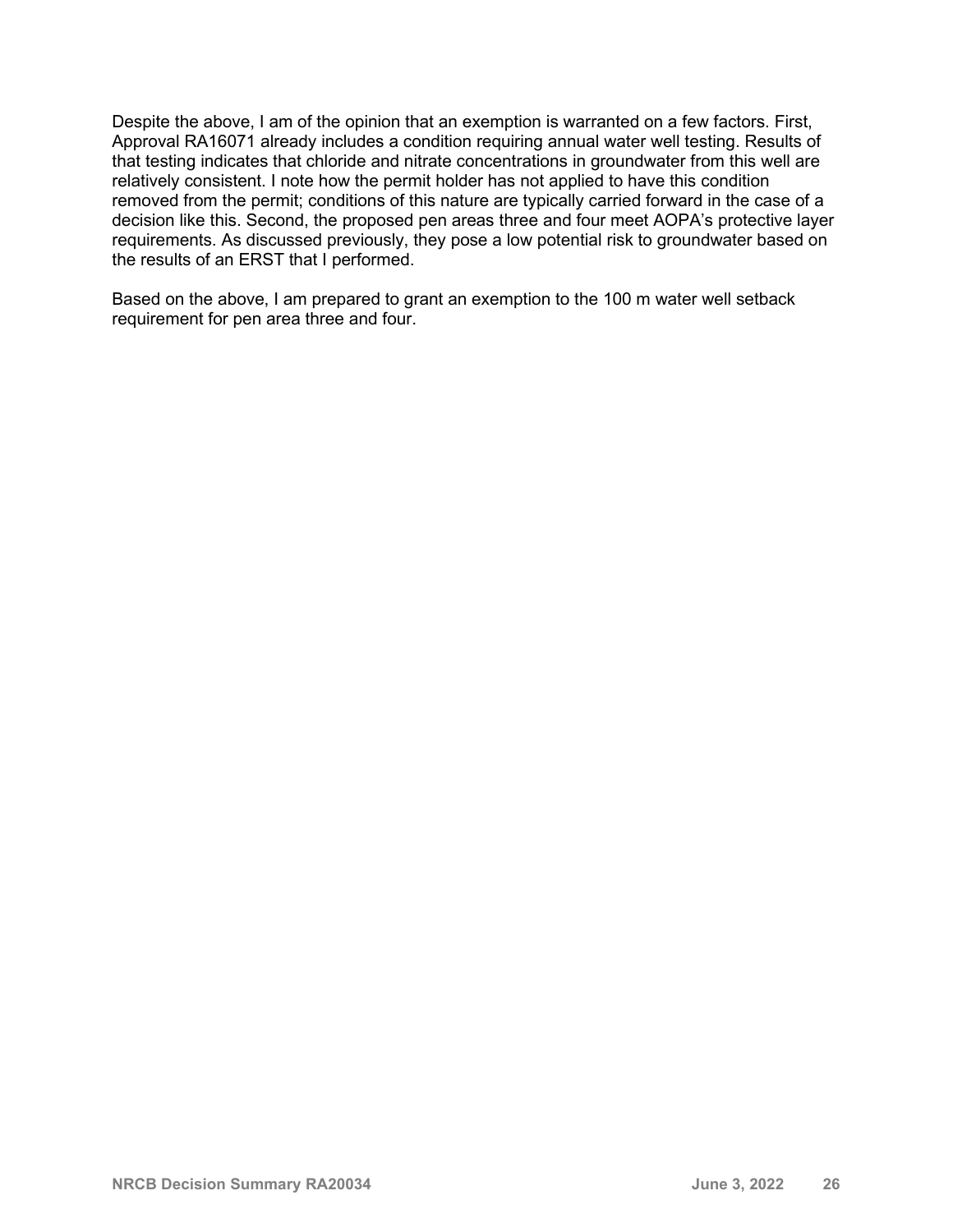# **APPENDIX F: Explanation of conditions in Approval RA20034**

Approval RA20034 includes several conditions, discussed below, and carries forward a condition from Approval RA16071 (see section 2 of this appendix). Construction conditions from Approval RA16071 that have been met are identified in the appendix to Approval RA20034.

### **1. New conditions in Approval RA20034**

#### **a. Relocation of northern pens' fence to an elevation of 905.1 m**

The applicant has included a commitment in Application RA20034 to pull back (up the hill) the fences of the northern pens (see Technical Document RA20034, page 67). As discussed in Part 6a and Appendix A I interpret this to be a commitment to move the fences back to an elevation of 905.1 m as indicated in the topographic survey part of Application RA20034 and Technical Document RA20034.

The permit holder must provide the NRCB with proof, prepared by a qualified third party, that the relocated fence is at or above an elevation of 905.1 m. The fence relocation must occur before livestock are allowed to enter the newly permitted pens.

#### **b. Decommissioning of northern pens below an elevation of 905.1 m**

As noted in part 6a and Appendix A, I interpret the realignment of the feedlot's northern pen fence to also be a commitment to decommission the portions of the northern pens below an elevation of 905.1 m in accordance with Technical Guideline Agdex 096-90, "Closure of Manure Storage Facilities and Manure Collection Areas", for facility type 3, solid manure storage facilities.

To ensure that the pens below an elevation of 905.1 m are decommissioned in a meaningful timeline, a condition will be placed in the permit requiring the decommissioning to occur on or before November 30, 2023. In addition to this, the NRCB must be provided with a completed manure storage/collection area closure worksheet for the decommissioned pens on or before November 30, 2023.

#### **c. Groundwater protection requirements**

Rosebud Feeders proposes to construct each of the catch basins with a 1.6 metre thick compacted soil liner. Section 9 of AOPA's Standards and Administration Regulation specifies a maximum hydraulic conductivity for this type of liner in order to minimize leakage.

To demonstrate compliance with this standard, Rosebud Feeders provided lab measurements of the hydraulic conductivity of the materials that will be used to construct the compacted soil liner.

Lab measurements of hydraulic conductivity are made in a precisely controlled setting and are typically based on a small soil sample. Therefore, the NRCB generally multiplies lab-measured hydraulic conductivity values by a factor of 10 to reflect the potential variability in actual liner materials and conditions that can reasonably be expected to be achieved in the field.

The regulations provide that the actual hydraulic conductivity of a one metre thick compacted soil liner must not be more than  $5 \times 10^{-7}$  cm/sec.